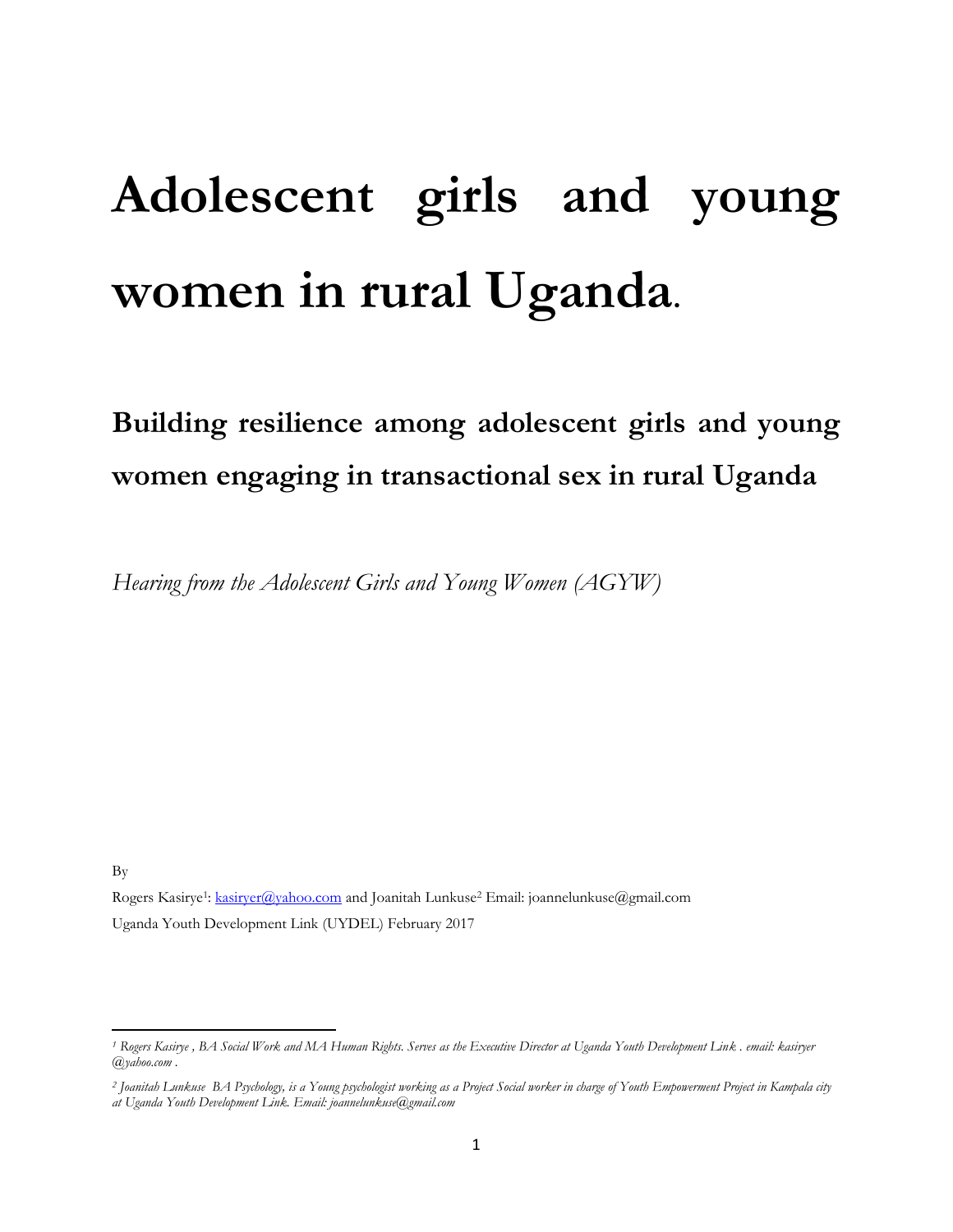# **Abstract**

Girls living in rural areas face unprecedented levels of gender based violence; the case is worse for those involved in transaction sex and girl child prostitution. Gender based violence on girls out of school in rural areas of Uganda has largely remained undocumented. Gender based violence inflicted on girls who are out of school in rural areas of Uganda has largely remained undocumented. Data is too limited and scanty to understand the far reaching consequences on the girl"s physical health, psychological, economic conditions. Many services as such miss out reaching the girls with GBV problem while others are not accessible due to distance.

UYDEL is implementing a two year DREAMS project supported by PREFAR/CDC/MILDMAY aiming at empowering 2,000 young girls to recover from transactional sex, alcohol and economic empowerment activities in rural Uganda.

**Survey:** A cross-section survey working with young researchers was conducted among 150 girls coming and seeking services at UYDEL drop in centers using face to face and focus group discussions. The results showed girls presenting unprecedented levels of Gender based Violence (GBV) including rape (30%), stress and depression arising out of abuse, and multiple social and economic exploitation. There are high levels of alcohol (90%) and drug use.

Interventions. Girls who are involved in transactional sex can face a myriad of problems; psycho social and economic partly because of poverty and family breakdown. These adversities can act as an impediment in their rehabilitation and can seriously affect their recovery to live a normal and successful life. The UYDEL youth safe spaces have undertaken individual and group based activities, sports and experience-sharing, counseling by social workers as the most helpful in their mental recovery. Economic empowerment and spiritual enhancement also reinforced recovery and successful adjustment.

Conclusions: resilience building is a gradual process that cannot be rushed especially among the vulnerable adolescent girls and young women whose life styles and livelihoods have has been seriously maltreated. Part of a comprehensive response to violence against adolescent girls and women involves building a child protection system right from the villages to the sub county including stretching family and child family units at Police and the probation departments. Ensure that critical information about violence is passed on to the families and the communities through radios and other mass media opportunities. Additional information on child protection, legal regimes, sustainable livelihood practices, child nurturing and general reproductive health information. There is need to develop a strong pathway towards total recovery for adolescent girls and young women facing violence, physical and emotional abuse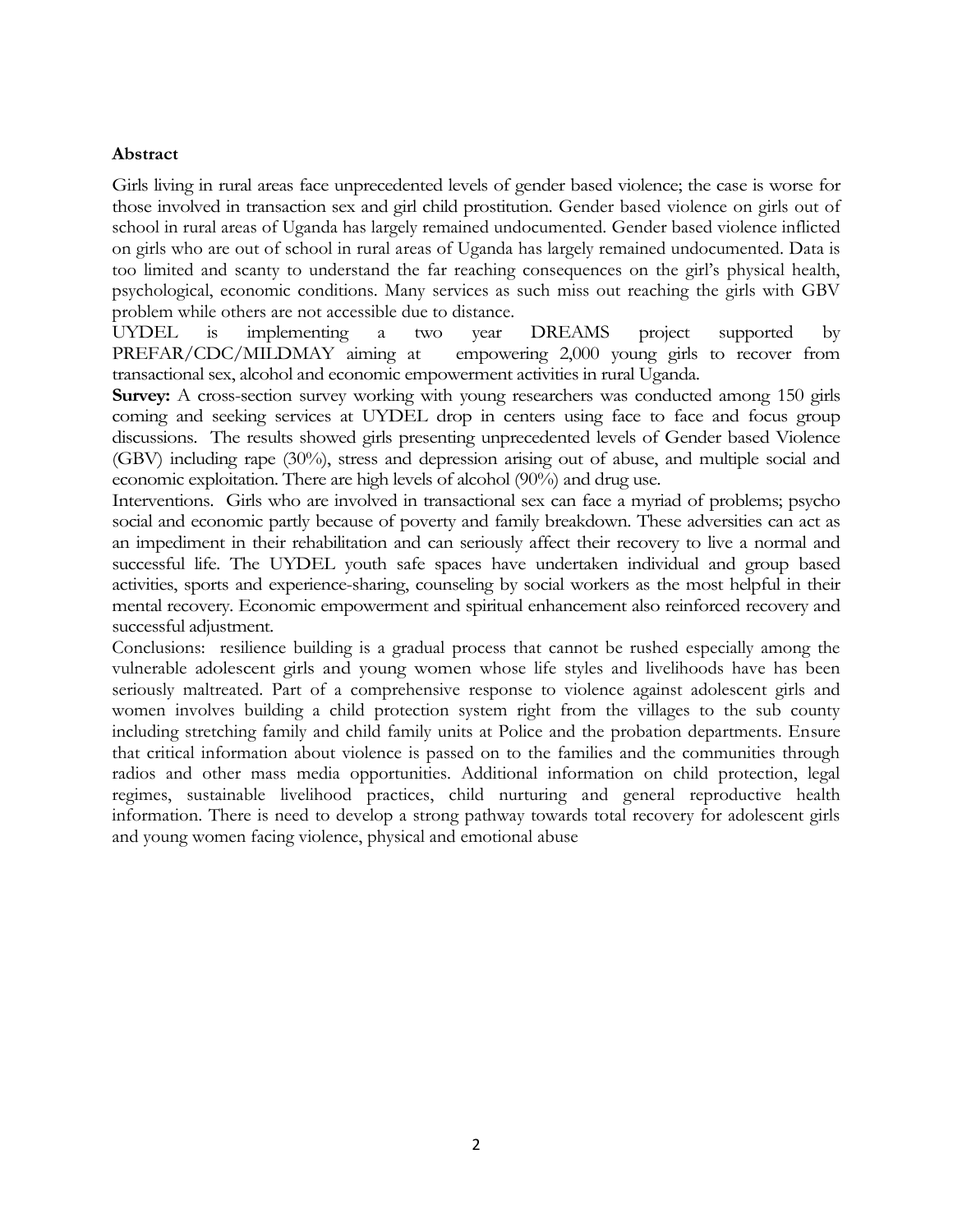#### **Introduction:**

Gender based violence inflicted on girls who are out of school in rural areas of Uganda has largely remained undocumented. Data is too limited and scanty to understand the far reaching consequences on the girl"s physical health, psychological, economical conditions. Many services as such miss out reaching the girls with GBV problem while others are not accessible due to distance. Reaching AGYW with the GBV problem, sexual exploitation and traumatic advertises is yet to be perceived as a major issue. Globally, the issue of children living in adversity and are homeless has drawn significant importance. In 2015, a 15-year plan for Sustainable Development Goals (SDG) was adopted by the entire World. In the SDG, it is stated in article 16.2; End abuse, exploitation, trafficking and all forms of violence against and torture of children.

Uganda has been reported as a key recruitment source, conduit and destination for child trafficking; trafficking in Persons report, June 2012(US 2013). The numbers of children affected by sexual exploitation have risen from 12,000 to 18,000 as per UYDEL report, 2011. Uganda is a signatory to The International Conventions that protect children from trafficking for sexual and Labor purposes and thus these bind government to formulate relevant laws and policies to curb the vice. Commercial sex work is defined by the United Nations as "the exchange of money or goods for sexual services, either regularly or occasionally, involving female, male, and transgender adults, young people and children where the sex worker may or may not consciously define such activity as income-generating".

Literature shows that commercial sex work is associated with a number of risk factors, including alcohol and substance use, adverse childhood experiences, including previously being sexually or physically abused by parents under substance abuse; and social factors such as orphan hood or a lack of educational training (Monica, 2016). In a sample of female sex workers in Kampala, 49% reported having been raped at least once in their lifetime. Youth who are orphans and do not attend school, tend to resort to sex work for food, shelter, and income. Additionally, sex work has been linked to numerous adverse health consequences. HIV prevalence among those who engage in sex work is nearly 12 times higher than that of the general population. HIV prevalence among Ugandan youth aged 15–19 is estimated at 2.4% and is said to be due to high risk behaviors such as engaging in commercial sex work in addition to other HIV-related risk behaviors such as multiple sexual partners, intermittent condom use, and concurrent substance use all of which increase the risk of acquiring and transmitting HIV (Monica, 2016). Sex workers have also reported experiencing violence from clients which leads to an increased risk of HIV transmission especially among young women.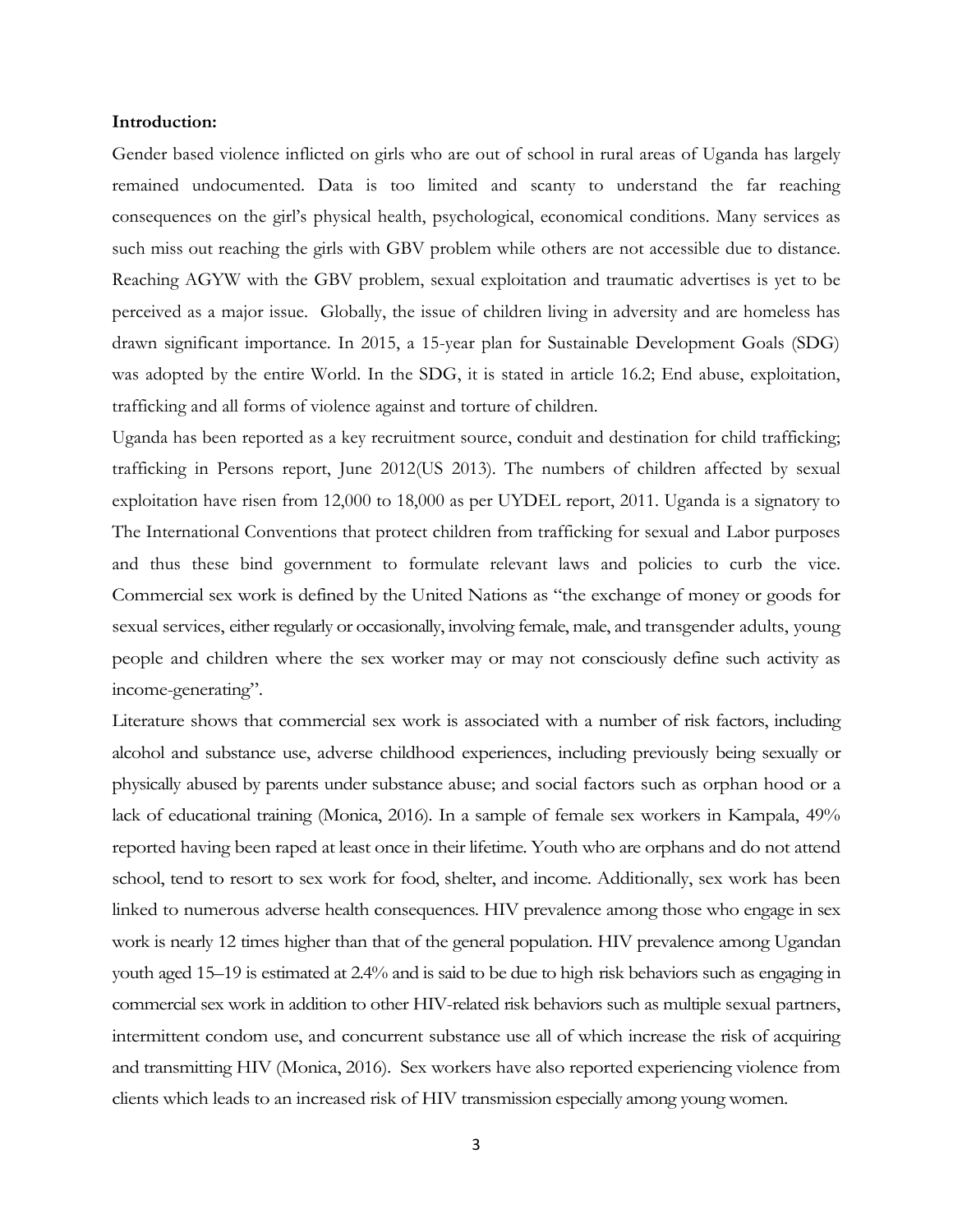Much as interventional work on sexual exploitation and young people particularly in transaction prostitution has been reported more in the urban setting, little has been heard from the rural area. The adolescent girls and young women living in the rural areas are also living similar complicated lives and experience many advertises including gender based violence and investigating high- risk behaviors among these rural adolescent girls and young women essentially calls for interventions.

Adolescent girls and young women coming and seeking services at UYDEL centers have presented unprecedented levels of Gender based Violence (GBV), stress and depression arising out of abuse and exploitation. There are high levels of suicide ideations, alcohol and drug consumption. These adversities act as an impediment in their rehabilitation and can seriously affect their recovery to living a normal and successful life (UYDEL reports 2016). UYDEL, an implementing partner of DREAMS project has undertaken several activities to help build the resilience of the AGYW in order to help them recover and bounce back to normal life.

Police records indicate a steady increase in incidents of crimes committed against women and children in Uganda. Daily Monitor march 2017.

*"The report capturing crimes committed against women and children between 2010 and 2016 indicate an increase in cases of women killed as a result of domestic violence, women trafficking, defilement, rape, child kidnap, child trafficking, child torture, incest, and child desertion among others. In 2010, 109 women died as a result of domestic violence compared to the 163 that lost their lives in 2016. Also 36 cases related to women trafficking were recorded in 2011 rising up to 375 cases in 2016.Girl-child kidnap increased from 72 cases in 2011 to 572 in 2016."*

Resilience presents a double face on how rural girls cope and remain resilient overtime with such traumatic events in their lives is huge impasse and deserves our examination (Millburn et al., 2009). The rural study was also interested in knowing the causes of transactional sex and how such traumatic events and other adversities experienced by adolescent girls and young women are culturally influenced and how such behavior is learned over time. Understanding their coping and survival strategies is still a challenge. The contents of this report will have significant findings about adolescent girls and young women in the rural area and the outcomes from this study will have important implications for the design of future interventions targeting resilience among such youth.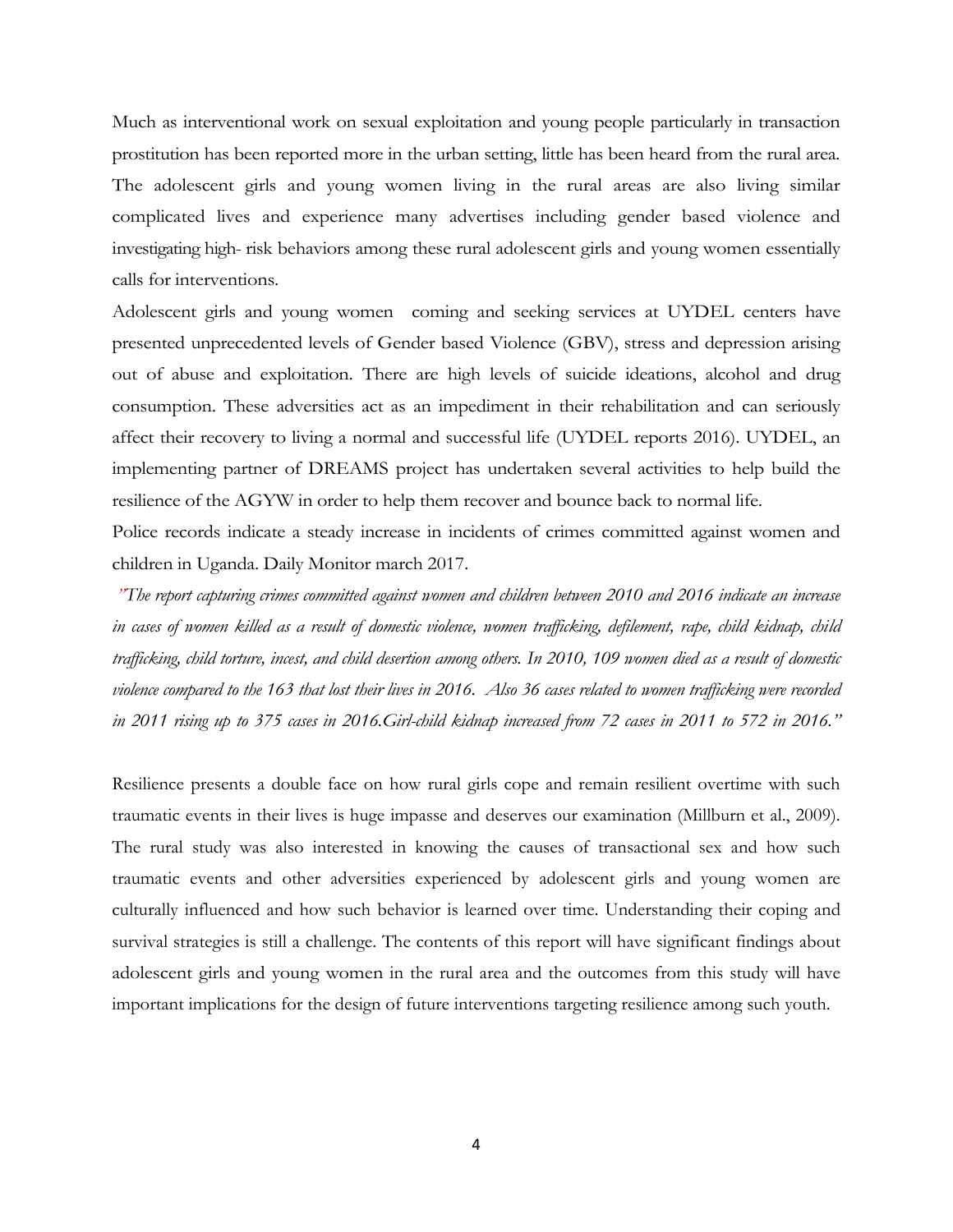DREAMS program: The DREAMS program is embedded within the USG"s Global Health Initiative strategy, which includes preventing more than 12 million new HIV infections. The DREAMS Initiative core objective is premised on the GHI principle of focusing on women, girls, and gender equality to improve health outcomes among women and girls, both for their own sake and because of the centrality of women to the health of their families and communities. Evidence indicates that in the long run, improving the health of women enhances their productivity and improves lives of their families. Improving women"s health also benefits/greatly influences now and in the future, the social and economic development of families, communities, and nations.

The Uganda DREAMS team selected 10 districts for DREAMS implementation that represent a total population of approximately 334,000 females between the ages of 15 to 24. Uganda"s 112 districts are geographically and demographically small. With a total population of 34.8 million people in Uganda, there is an average of 26,338 15-24 year old females per district. There have been positive comments and observations from the rehabilitation centers and neighborhood about the MildMay/US- CDC support to UYDEL DREAMS programme in the above areas, indicating that these girls now walk with 'hope' (Gomba local meeting 2016).

The study team wanted to capture the adolescent girls and young women views/ perspectives about their recovery and testimonies, in order to learn from their experience and deepen our understanding and knowledge about their resilience building process. The team interviewed and heard from the 150 girls about the nature of adversities, activities that helped them at the centre in terms of building of internal and external assets, homes and in their community to deal with GBV, bearing in mind that DREAMS wants to promote resilience among other issues.

The purpose of the study was to help us understand the resilience building process among adolescents and young women participating in the DREAMS program who are trying to recover, adjust and bounce back into normal life after the traumatic experience of GBV and adversities related to transactional sex. We also wanted to document the nature of adversities experienced by adolescent girls and young women and hear from the victims" experiences and activities that have helped them to recover. This was to assist us gain perspective of what helped them to recover, know what family and community activities the girls and UYDEL staff are engaged in and have positively helped them in the recovery hence reflecting on the delivery of resilience, identifying the gaps and providing solutions.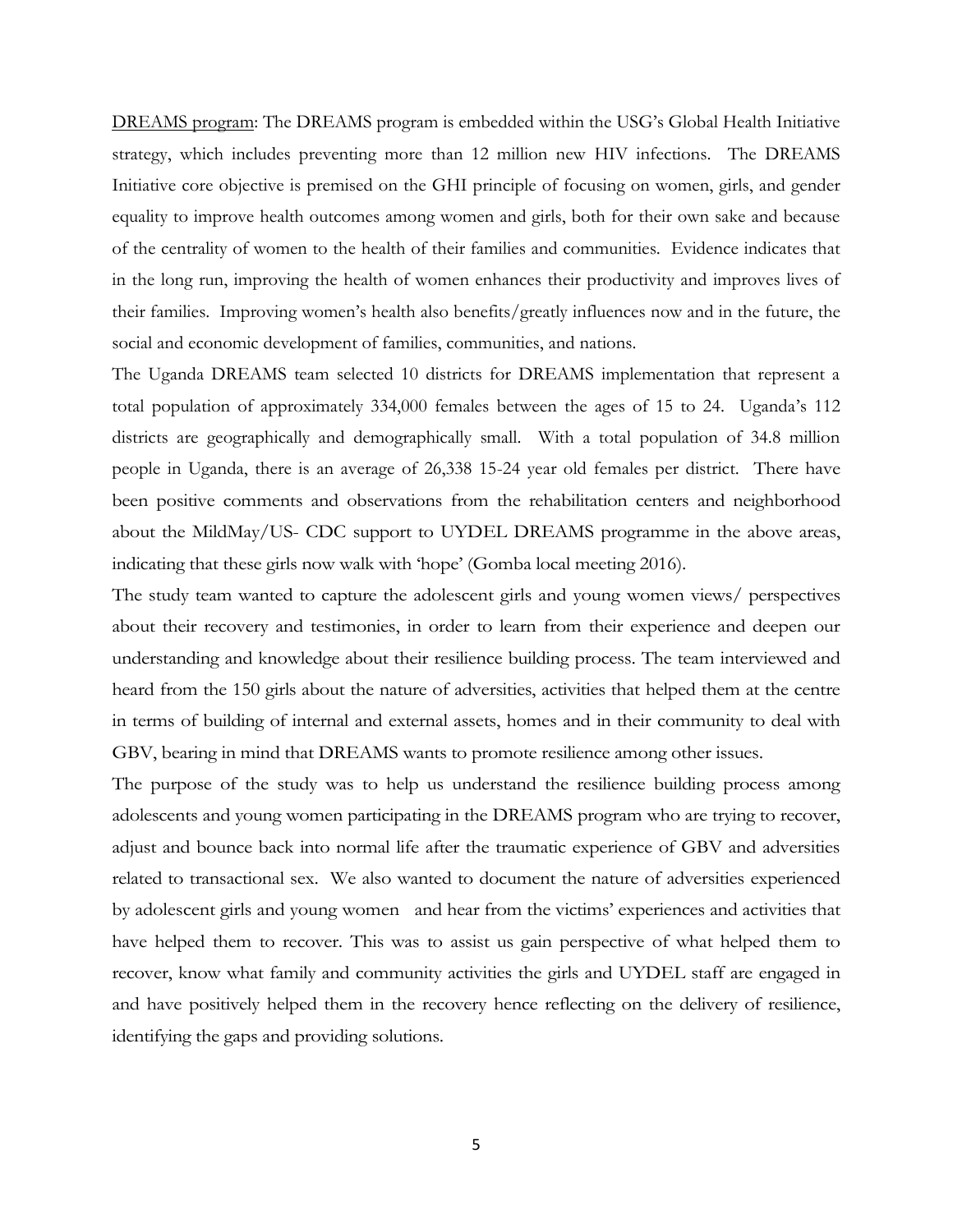**Adolescents participation in research and the Young researchers**: This study was largely conducted by young people so as to be able to capture young people"s views with the help of the social workers. This could bring us many benefits as the youth researchers stay with the young people and understand their needs better, do better assessment in ways acceptable to the AYGW and thus could be very good informants. This helps to design better interventions when young people air their voices about the challenge under the male dominated violence especially if we hear from young researchers.

#### **2. Methodology.**

# **Participants and settings**

We conducted a cross-sectional survey in January 2017 to understand how resilience among adolescent girls affected by sexual exploitation and transactional sex in rural Uganda is being built. The study was based in 5 rural DREAMS project implementing districts. Study participants were recruited at UYDEL centers and the neighborhoods of UYDEL drop-in centers primarily through word of mouth. The young researchers (YR) were trained in research methodology, ethics and interviewing skills.

The social workers and the youth researchers received training on the study methodology and survey questions, and they recruited potential participants among attendants at their specific drop-in center. Each of the survey questions with the help of young researchers was translated into Luganda if needed. They also participated in the Face-to- face interviews which were conducted by both the young researchers and social workers. Participation was limited to youth aged 12–24 years present in-person on of the day of the field visit and participants received no incentive. They also participated in the analysis of the data and writing of the report.

The YR were able to ask the adolescent girls and young women responding to the interview and seek verbal consent to participate in the study. There were no other exclusion criteria since all girls were eligible. The study was to also interested further to examine carefully the potential predictors of the rural AGYW including their sexual behavior especially using a condom, number of sexual partners and alcohol use and nature of abuse forcing her to leave home and engage in labour or sexual exploitation. We approached 200 AGYW in the cross sectional surveys of 150 girls, plus 10 FGDs were conducted by young researchers with the help of the social workers among young girls coming and seeking services at UYDEL centers.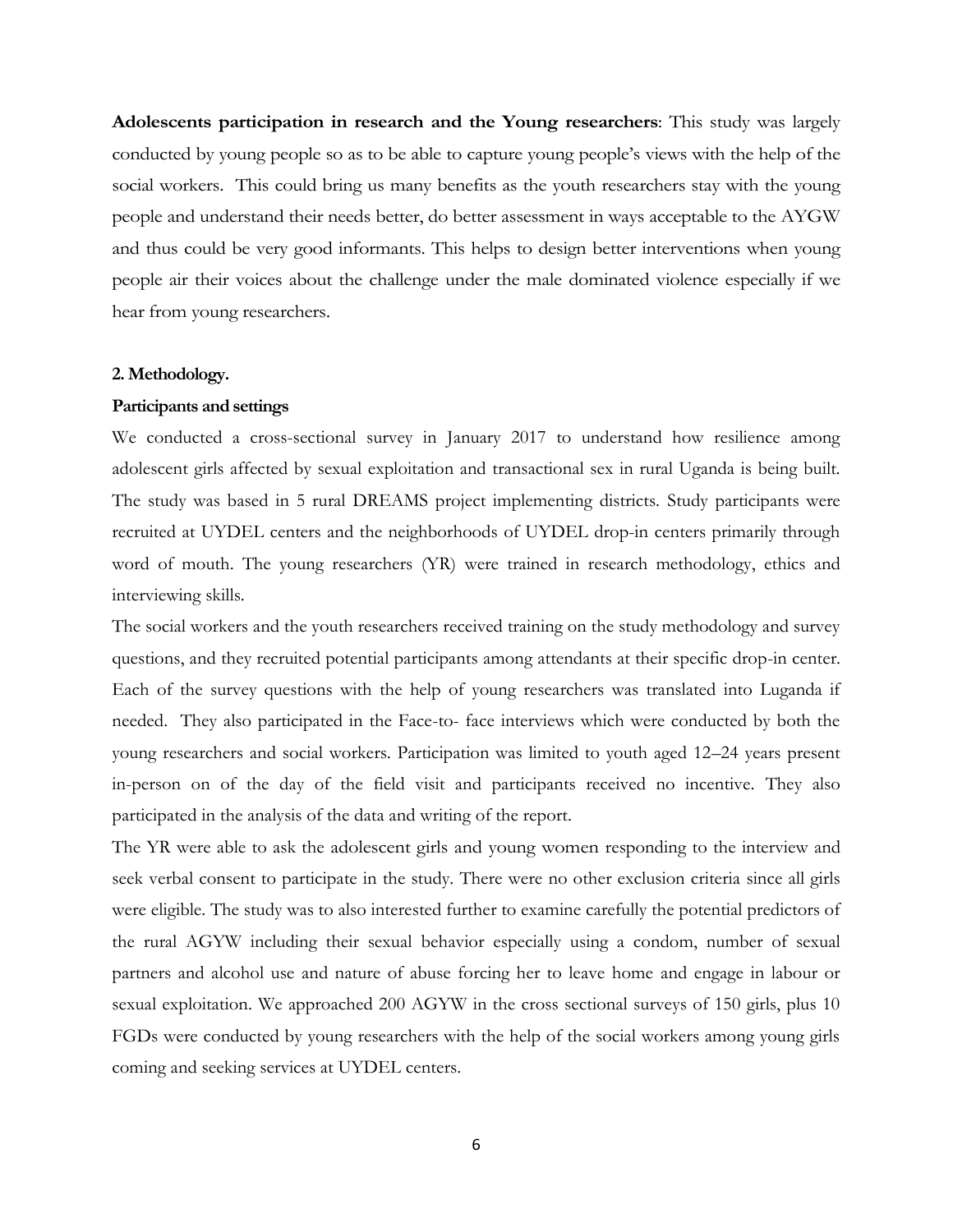# **3. Results:**

Nature of adversities experienced by the young people and the

# **Age at which AGYW were first exposed to sexual exploitation**

# **150 (all females)**

| Age at which AGYW were first exposed to sexual exploitation | Prevalence n $(\%)$ |
|-------------------------------------------------------------|---------------------|
| $10-14$ years                                               | $51(34\%)$          |
| 15-19years                                                  | 97 (65%             |
| 20-24years                                                  | $2(2\%)$            |
| 25 and above                                                |                     |
|                                                             |                     |
| Reason for engaging in transactional sex                    |                     |
| To be self-reliant                                          | 56(37%)             |
| Peer pressure/influence                                     | 36(24%)             |
| Conditions at home                                          | $24(16\%)$          |
| Supplement Family Income                                    | $17(11\%)$          |
| Pressure from employer                                      | $1(0.6\%)$          |
| Homeless                                                    | $1(0.6\%)$          |
| Others                                                      | $15(10\%)$          |
|                                                             |                     |
| Most stressful and traumatic events                         |                     |
| Rape                                                        | 55(36%)             |
| Being Beaten                                                | $50(33\%)$          |
| Lack of payments                                            | $25(16\%)$          |
| Witnessing death of a colleague                             | 7(4%)               |
| Lost her phone (through grabbing)                           | $13(8\%)$           |

# **3.1 Age at first sexual exploitation, recruitment and clients.**

Our findings indicate that the adolescent girls and young women in rural areas, whether living in the same locality, same age and subjected to same GBV are heterogeneous. Their experiences with GBV are different.

Majority of adolescent girls and young women interviewed had their first sexual exploitation (transaction sex) at the age 15-19 (65%). Another sizable number 34% got involved at the age of 10- 14years. These indicate that sexual exploitation including transactional sex of children in rural areas begins as early as 10 years. We noticed that most of the adolescent girls had experienced early involvement in sex activities which was largely child sexual abuse in nature. This study has showed that extensive child sexual abuse could precede transactional sex (TS) as many adolescent girls had experienced so; the same picture was also relayed in the UYDEL data 2016 among the adolescent girls served by DREAMS project showing most of rural girls had started sex as early as 10 years but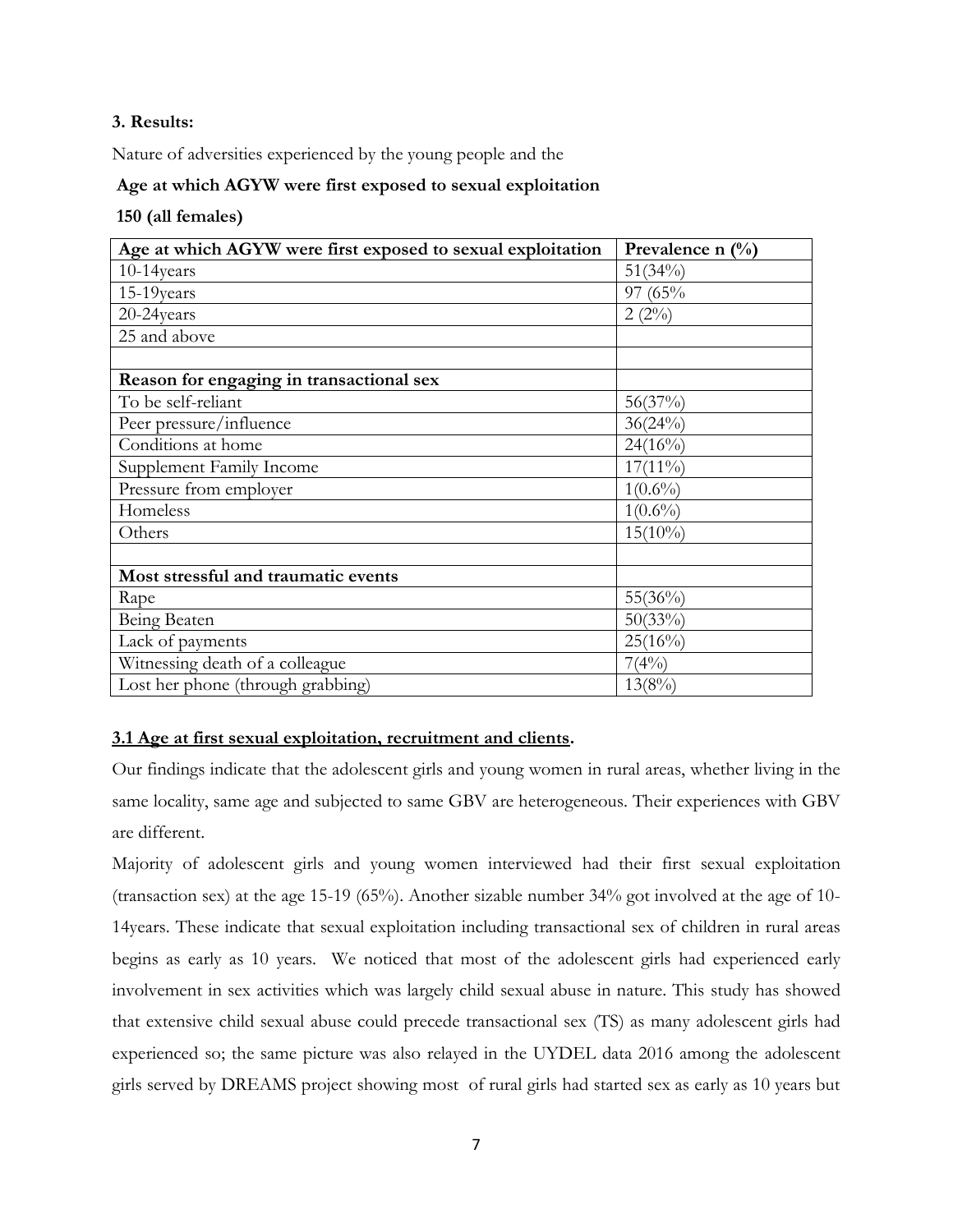full of rape. Therefore, preventive interventions ought to begin as early as below 10 years in those rural communities. Many children in the rural areas are facing myriad of problems related to sexual abuse.

# **3.2 Predators in child sexual exploitation of rural girls**.

Client characterization is important so as to understand who the predators, facilitators and beneficiaries of this heinous crime are. The study revealed that several friends who constitute (75%), in most case their age mates dominated the persons who recruit and persuade the AGYW to join transactional sexual activities using their phone to alert them of the arrival of clients or other interested parties. Hotel and brothel owners and pimps were also mentioned in small trading centres as also people who knew where to get their clients. We found a small number of pimps and relatives who were involved in recruitment and as such are in one way or the other related to the girls by blood relationship or job and can wield a lot of influence on these adolescents.

It was observed that most of the Predators taking advantages of the adolescents were single men. Majority of who were motor cycle (boda boda) riders and chapatti makers. A fewer farmers and visitors in the area were also mentioned. The nature of these clients exhibit some features in common including possession of daily disposable income which is used to attract girls from poor families and many time such men think they are helping the girls. It was also noted that girls take this as a normal activity of survival where many have to meet their needs and hence regard this as an escape route from poverty in their homes. The element of poverty and limited survival opportunities as explained by many of the girls from impoverished families led many of them into deprivation, family tension and extreme vulnerabilities which affected their social status and interactions in the community.

We noted during the interviews that some had been deserted and abandoned due to low family involvement and conflicts, faced abuse, high use of alcohol were common key risk factors let alone interpersonal violence and victimization of these adolescents. Many were encouraged by their families to look for ways of economic survival as they could not support them and ended up in exploitative labor and transactional sex. Some had been involved in early child marriage and failed to cope hence detested the culture of early marriage. Some informants ended up having children at an early age.

Other were withdrawn from schools as the families allegedly said there was no money to support their continued stay in schools, this increased their vulnerability levels. In a community where child and social protection is weak, children are likely to face a myriad of psychological, emotional and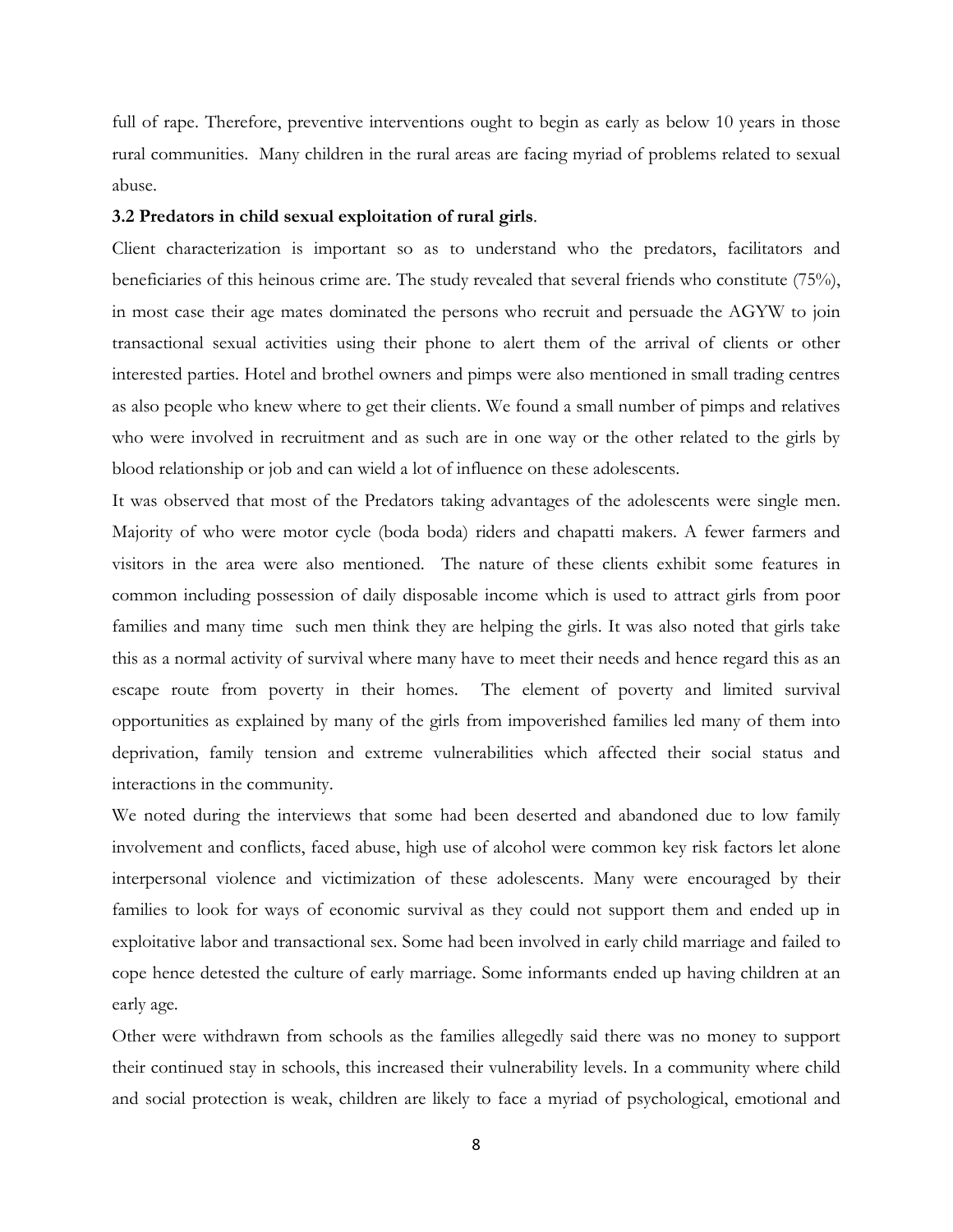social-economic problems. The less time spent in CSEC, the easier for service providers in various interventions to withdraw and engage adolescent girls and young women in resilience and recovery programs. Many will not have experienced and withered the terrible storm associated with transactional sex in general which comes with tolerance of the risk behavior.

# **3.3 Health risks and Condom use among adolescent girls and young women.**

Assessing the health risks and condom use was important in situations where transactional sex involving sexual violence victimization and physical victimization is rarely addressed in their context. Swahn, 2012 noted in her study among Kampala urban street and slum children that there were high levels of interpersonal violence among youth in Kampala. Interpersonal violence among adolescent girls and young women in rural area largely goes undocumented and was a major concern because of their dire circumstances and unmet health needs. The study revealed that AGYW are involved in CSEC without using condoms, citing two dominant factors why many times adolescents were promised more money and sometimes the use of force by clients (sexual victimization). Again, this brings in the issues of gender power and issues of survival. Surprisingly, there were 15% of adolescent girls and young women who had never heard or known how to use condoms as they confessed that they learnt about sex protection after they arrived at the UYDEL facilities. Adolescent girls largely mentioned STIs and pregnancy as major health risks and a small number has been arrested for engaging in transaction sex and prostitution as the practice is prohibited by the Uganda penal code section 131.

Almost all of the adolescent girls interviewed use alcohol and a few minor psychoactive substances before engaging in transaction sex, which heighten risky sexual activities and exposes them more to HIV/AIDS and other STIs. There are a few cases of girls who exhibited addiction to substance use, hence required further management because of the harm on the individual. This revelation agrees with that of Swhan et.al, 2016 that slum youth in Kampala also report many childhood experiences with high levels of violence even within homes…. The family context of these youth is grim and further exacerbated by reports of food insufficiency and limited care and nurturing or supervision, which increases risks of further victimization.

**3.4 Stressful and traumatic events in Adolescent girls and young women:** Understanding stress and how the rural adolescent girls respond is key factor to programme intervention for girls. It can act as an impediment and barrier to successful changes in their personal behavior. The most stressful and traumatic events the adolescent girls and young women went through while in prostitution as revealed in the interviews was that almost all of them have suffered multiple gang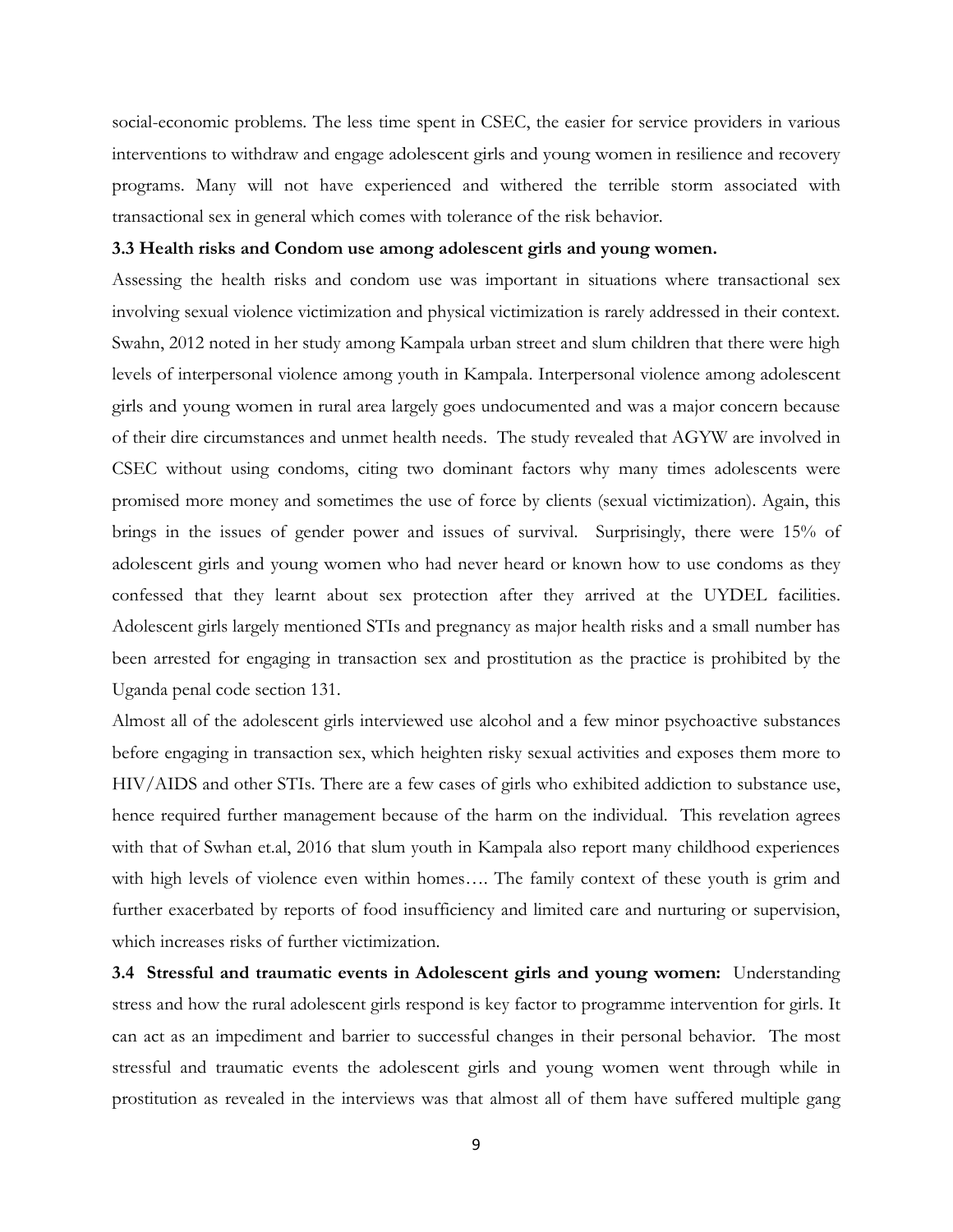rapes (sexual victimization) the most traumatic incidence they will never forget. Though it may have happened in their past, these instances largely went on unaddressed, which was also closely associated with drinking alcohol and a few substances. There are instances where informants noted that this had resulted into pregnancy and had had children with no biological fathers. As these three case studies will elucidate,

One girl from Mityana sadly narrated,

"…….*one historic evening a client called me to his home for "business" to which I agreed because I urgently needed some money to pay my landlord who wanted to throw me out of the house. When I got to the room, the client requested*  to have sex in total darkness which I granted since it was a common imploration from most of the clients. I gave the *service as expected but was overwhelmed by the fact that the client was not stopping after spending more than 30 minutes uninterrupted. I got really disturbed by the variance of his size and body form that I sought out for the switch and turned on the light and to my shock there were three other males in the room that had used me without my knowledge*." *She desolately narrated.*

Another Girl revealed,

*I was forced to join transactional sex after the death of my father. One time, I got a client who invited me to his home and assured me that he would give me some bigger amount of money compared to my usual payment. At first he was good but later became violent and not before long was coercing me to have sex with his friends. Then, like a toy, I was passed on to other members of his gang. I was raped by four other men in the house. I was brutally and severely raped and damaged and after that they terminated me without any recompense," She tearfully retorted.*

Other traumatic incidences revealed included being beaten by clients and denial of the payments after rendering a (TS) service.

#### **Clobbered while in business**

*Jackie, (not real name) dropped out of school due to unavoidable circumstances at home; largely poverty. She was taken to work in a certain hotel in Bukomansimbi. She worked tirelessly under hush treatment from her boss who continually forced her to sleep with men who would come to spend a night in that hotel. She would beat her in case of any mistake or failure to follow her instructions and for four consecutive months, Jackie had to without pay. Jackie got so aggrieved that she told her land lord about her issues and that she was set to leave. She got a ray of hope when a friend told her about UYDEL activities where she picked interest and was assessed and later admitted to the tailoring class. She attained great skills in tailoring and her mother bought her a sewing machine to start some small business on the verandah at her home. She got a number of customers from within her locality among which was a school which requested her to be the tailor of their uniforms. She"s a very contented girl now and as a peer educator, she helps other vulnerable young girls at the UYDEL center in providing eminent knowledge and defending life skills.*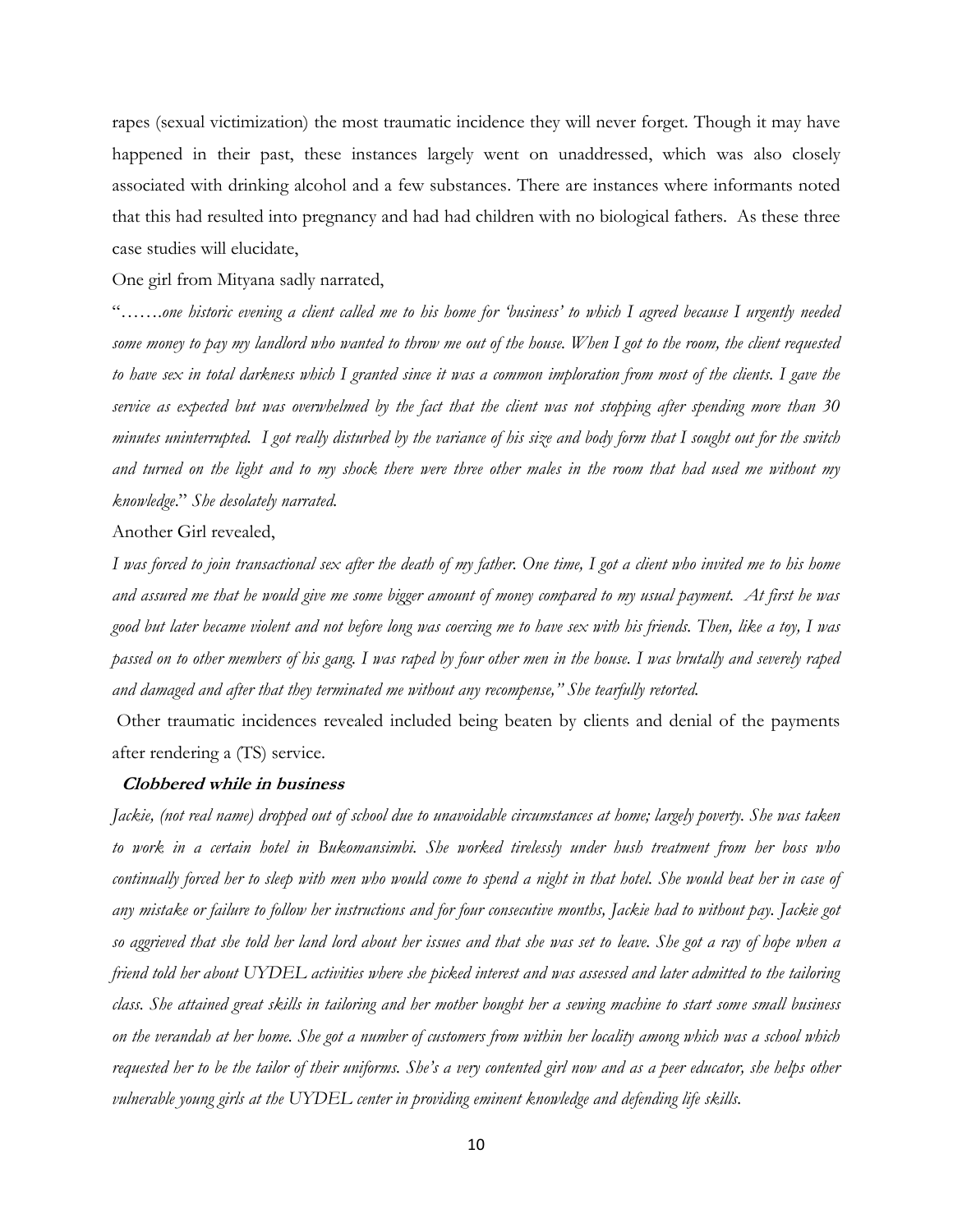Many of these cases above have not been adequately addressed in homes or by the local community and other law enforcement mechanisms. Girls confessed that they did not report because they had no means to do so and did not expect much would be done to punish the culprit whom they did not know.

**3.5 Psychosocial problems:** Girls who have been involved in CSEC and Transactional sex face lots of challenges both psychological and social; some of which arise from the individuals themselves, their families and the community environment. These adversities can act as an impediment in their rehabilitation, seriously increase their stress and affect their recovery to live a normal and successful life.

This study was also interested in finding out the nature of psychosocial problems these girls have undergone. It was noted that girls experienced bouts of anger, rudeness, stealing, misconduct, poor relationships, low esteem, poor decision making and communication. It was further revealed that this was exhibited by the adolescent girls and young women as some withdrew from their peers, for example, one girl mentioned that such young people with psychosocial problems were less interactive and participative during the sessions, very rude and irregular in attendance. Others showed a negative and hostile attitude towards their colleagues even when they were undertaking recovery programs at UYDEL centers. A small number exhibited levels of misconduct, sorrow, moody signs and verbal rudeness even to staff members. UYDEL, as a DREAMS project implementer has undertaken several activities to help address the psycho-social problems of the adolescents in order to help them recover and bounce back to a normal and respectable life.

**3.6 Gender based violence (GBV)** can also be deterrent in resilience building because of its grave consequences. The study was interested in hearing from the adolescent girls seeking services at UYDEL centers to understand the nature of GBV they experience. The adolescent girls and young women unfolded several GBV experiences with heavy and uncontrollable interludes of emotional breakdown at the centre and when contacted, the victim narrated severe beating by boyfriends or husbands (the *girls in one focus group in Mityana narrated how men or husbands used to beat them, kick them, deny them food and treated them as second class citizens*. For example one girl *from Gomba narrated how the current husband refused her to go and see the child she left with a gran mom and this troubled her so much because her child was sick.*" She also confessed not having received any help from the father. One girl in Ssembabule confessed that her man had completely denied her support, while others mentioned that they were locked outside the homes and denied food. Sometimes their property like phones, their small and hard -earned money and food were all taken away by their boyfriends.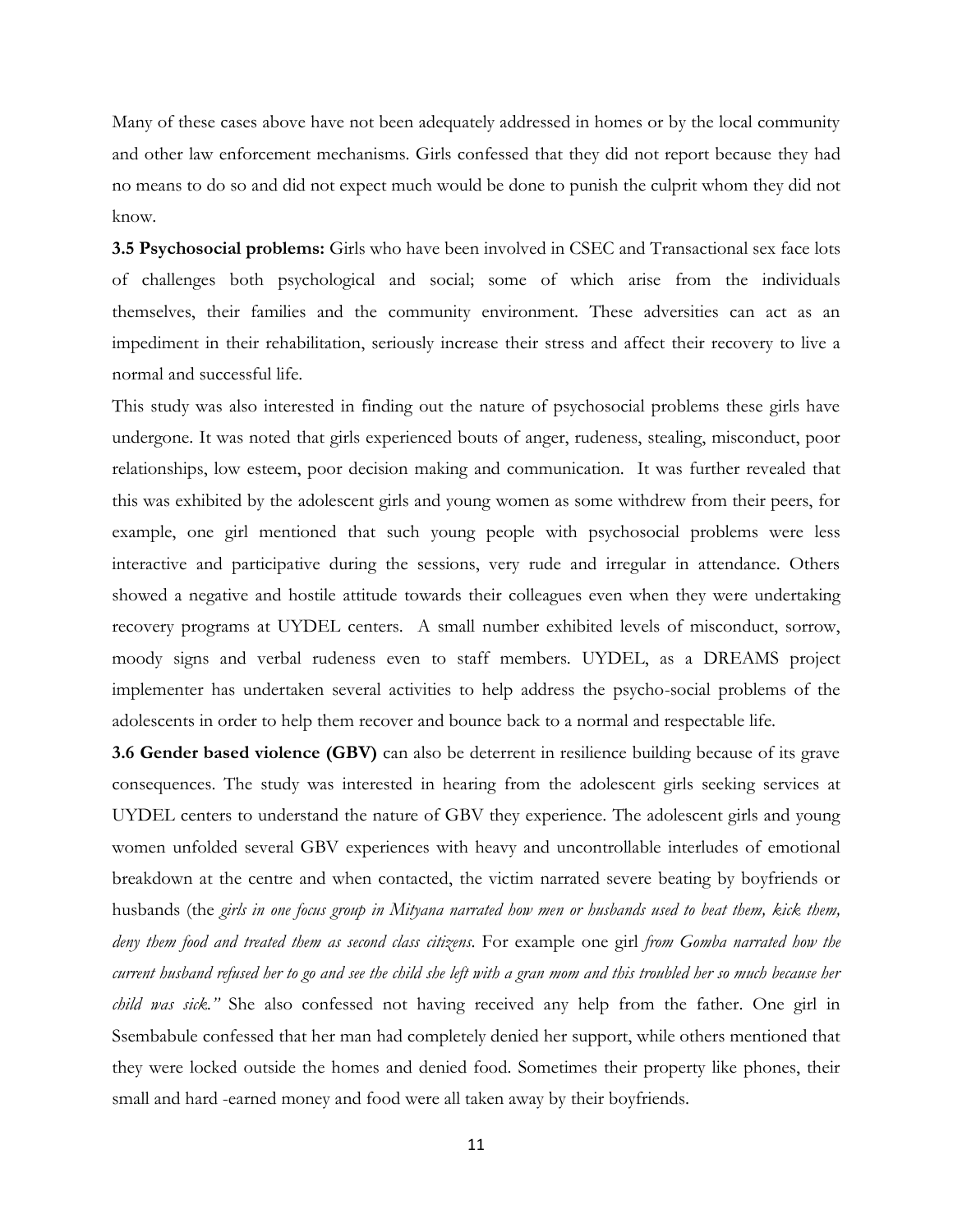Other adolescent girls through capturing their voices mentioned in the FGD that they were married off at a tender age, while others underwent multiple rapes and up to now have kids whose biological fathers are not known. One girl in Gomba, during her CSEC experience bore two kids from the road construction men who left after the expiry of their contract without trace and is up to now being harassed at home for having children without a father. She is also worried that when her children grow up, they will demand to know who their father is; a source of continuous depression which must be addressed in the adolescent girls and young women as many confessed to be in the same situation. Sometimes the depression is suppressed or can be displayed and can lead to violence among the girls, withdrawal from activities and coming late to the drop in centre/safe space or leaving early. The study team noticed that adolescent girls faced multiple violence including beating them, grabbing denial of their property such as phones, locking them out of the houses or confining them in homes.

#### **3.7 Exposure to pornography among adolescent girls and young women in the rural areas**

Until recently, there has been a very big debate about the pornography act 2011 which prohibit it. There has been an increase in the supply of pornographic materials which looks acceptable and believably the gate way to sexual exploitation of girls in the rural areas. The research team was told of incidences where a sizable number of children started getting involved in it after watching pornography, the extent of production as there appear to be a proliferation of selling of DVDs and hence increased incidences of use.

| <b>DISTRICT</b>         | <b>AGE CATEGORY</b> |           |
|-------------------------|---------------------|-----------|
|                         | 15-19               | $20 - 24$ |
| Bukomansimbi (n 255)    |                     |           |
| Exposure to Pornography | 155                 | 87        |
| Sembabule               |                     |           |
| Exposure to pornography | 371                 | 267       |
| Gomba                   |                     |           |
| Exposure to pornography | 111                 | 87        |
| Mityana                 |                     |           |
| Exposure to pornography | 275                 | 201       |
| Mubende                 |                     |           |
| Exposure to pornography | 300                 | 316       |

Pornography exposure among adolescent girls in the 5 rural districts areas by end of 2016.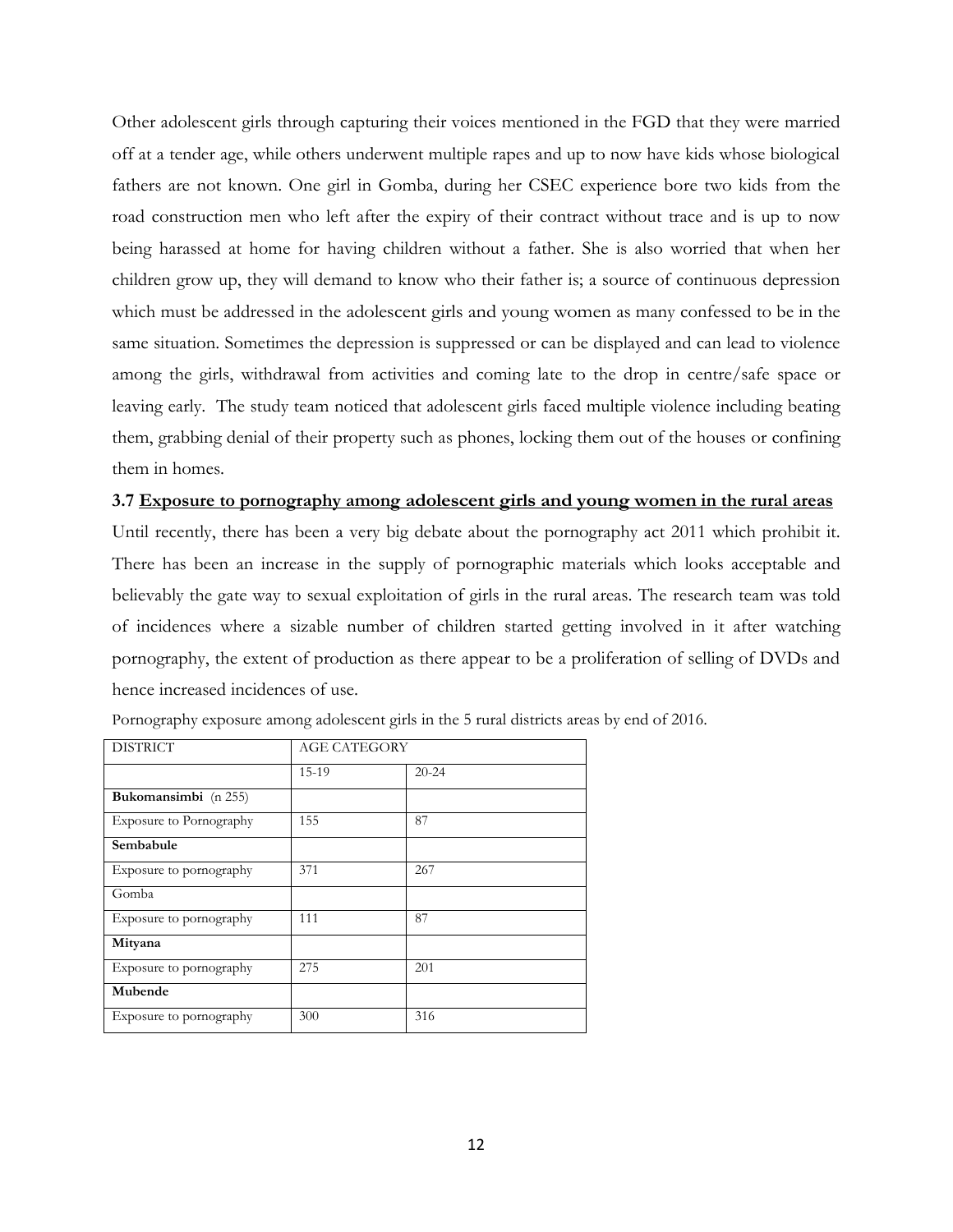#### **Negative effects of Pornography on children**

Despite the fact that there is a general increase in access to sexual health information, online sex education and in the print media, generally the consumption of pornography has been associated with several negative effects on children. Pornography can ignite painful emotional comebacks reminding children of the terrible sexual abuse they were exposed to. It leads to mental breakdown, addiction to substance abuse and hence a hidden public health hazard. It belittles children and makes rape and defilement of girls acceptable deviant behavior and decreases sexual satisfaction. It actually makes the crime of child defilement a normal behavior and leads to doubts among these children about the good and value of the marriage institution.

Pornography is particularly harmful to children in that children are not mature enough to handle such material and to differentiate between what they see and the reality. When children continually see pornography, they tend to think that the acts depicted are acceptable behavior. Many times they want to try out what they see. The consequence of this is indulging in early sex, early pregnancies and early child bearing. *Source ILO paper on the state of pornography in Uganda 2011*

#### **4. Victims' experiences and intervention activities for recovery.**

**4.1 Resilience building:** Resilience is one of the key areas DREAMS program is targeting to help adolescent girls deal with the psychosocial problems, adversities and GBV. Psychosocial adaptability, how adolescent girls relate with other people in their community, how they find their self-identity coupled with emotional, social and moral development is important in their adjustment and recovery. Few empirical studies worldwide have focused on resilience-building for adolescent girls affected by CSEC in rural areas in Africa.

**4.2 Individual level:** The study wanted to measure how seeking help; Sharing personal issues and participation in activities among adolescent girls and young women**.**

**a. Seeking help:** Seeking help is on the indicator of a health seeking behavior**.** Individual factors and risks that may interfere with protective factors which help adolescent girls recover are important ingredients in AGYW adjustments. It was noted in both the FGDs and the interviews that when these girls face these problems, many seek advice and help from social workers (60%); friends (16%); relatives (8%). However, a few were said to seek no help at all (15%); further discussion reveled that because of individual factors like being timid, fear to be laughed at (a sign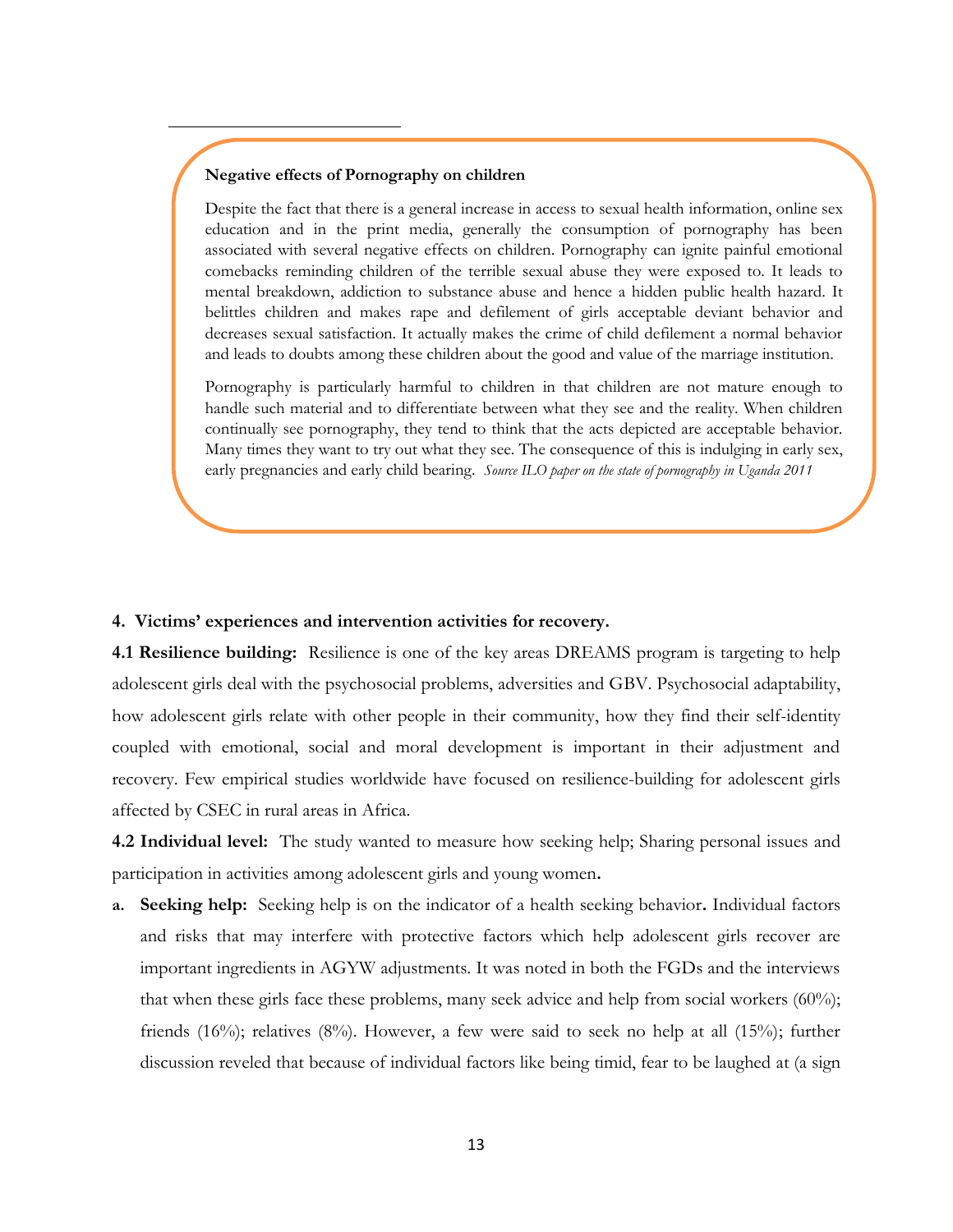of stigma) and generally low self-esteem. Many of these girls had been admitted in the DREAMS programme, a situation which may have helped to improve their healthy seeking behavior.

#### **b. Sharing personal issues**:

Girls who do not seek help must be helped to appreciate sharing as is this key to recovery and emotional relief. During the study, some of these girls were found also to have many unresolved internal conflicts which stress them further. The study explored further whether the girls had the audacity to share and the interviews revealed that forty-six percent of them now share with social workers. Another thirty-three percent share with friends and thirteen percent do so with relatives. A small number six percent do not share with anyone. Adolescent girls appear to be slowly appreciating that sharing can help to deal with unresolved issues especially GBV related issues. That those who do not do so need to be helped to adopt the culture of" *"a problem shared is half way solved".*

# **4.3 Resilience centre based nature of activities:**

The nature of activities they do at the safe spaces and drop in centers contributes to enhancing sharing; which helps in the recovery and social adjustments of the adolescent girls. It was noted that centers almost serve as youth community centres in their locations, a service hitherto that was missing in those localities. They have several activities that help build resilience being implemented at various times of the week. The victims are also at liberty to identify activities they participate in to help them recover including talks, counseling, sports, jewelry and performing art groups. The activities that the adolescent girls and young women are involved in and have been found to be very helpful include:

Sports and aerobics. It was noted in the FGD discussions that 52 percent of the youth testified that this activity helped them to release the tensions and stress, to relax, develop talent and build selfesteem and also increased the nature of social relations among the adolescent girls. In one FGD, it was noted that UYDEL had hired a sports and aerobics coach who worked with the adolescent girls to engage in sports. Many young people appreciated this and mooted it was very relaxing and fun. They wished to have this more regularly.

Music Dance and Drama (MDD); This largely encompasses singing, dance and drama and encourages the adolescent girls to identify and appreciate their talents, promote team work, increase youth participation; reduce low self-esteem and at the same time have fun as they learn.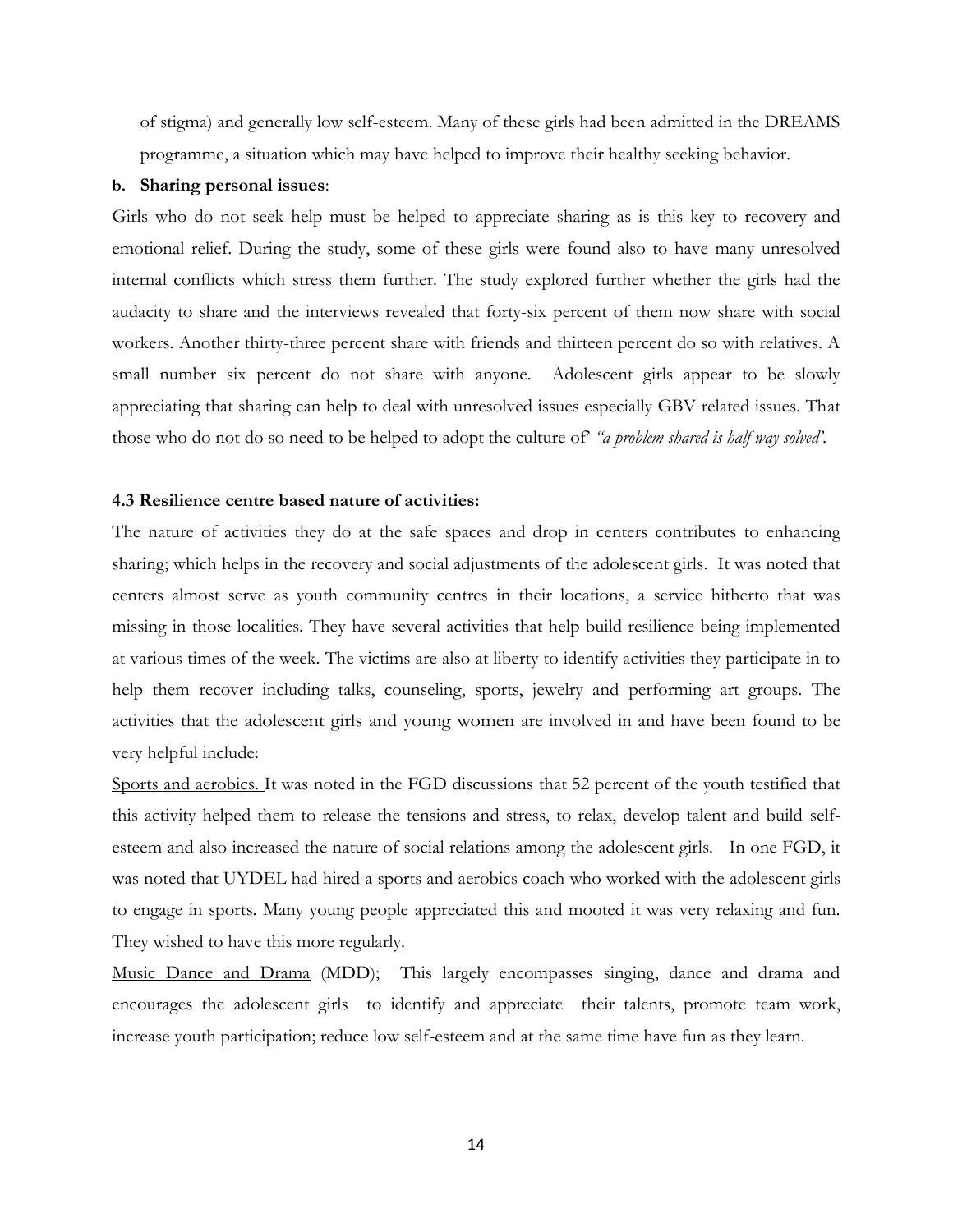Jewelry and arts groups: The production sessions involved making of bags using beads, envelopes, craft shoes, ropes coupled with sharing among the same cohort which helps one deal with unresolved issues.

Spiritual support nurturing: The study was interested in hearing how spiritual nurturing which help young people to reflect on their lives increases empathy and understanding of their emotions, irrespective of their religions. It was noticed according to the adolescent girls and young women who were interviewed that this varied among the centers and also in the homes they come from. Except one centre in Mubende safe space where it was a daily routine while other centers were very irregular in doing so.

Vocational skills: The young people were grateful for the vocational skills training offered to them as part of the rehabilitation package, geared towards economic empowerment for self-reliance of the adolescent girls. Among the skills imparted are catering, hair dressing, knitting, jewelry and tailoring. Interestingly, the adolescent girls had initiated their own businesses and were getting money as a result of the support received from the safe space centres.

Savings and Income generation activities: The young people also receive business skills training in which they are taught the need to save the little they have for development. With this, they are able to start up their own businesses and run them profitably.

Life skills**:** Young people learn practical and soft skills such as cognitive skills like decision making, communication, effective negotiation and life planning. Adolescent girls noted that this helped them to improve their ability to make decisions hence, improved self-esteem. A model that was found to be very helpful was the street smart training.

The Street Smart manual consists of a total of 10 sessions (eight two- hour group sessions, one individual session and a group visits to a community health resource), exposes youth to information regarding HIV/AIDS, drug abuse, condom use, personalized risks, negotiating safer sex, recognizing and coping with feelings and self. The majority of the sessions address improving youth's social skills, particularly assertiveness and coping through exercises that teach them to identify their emotional and behavioural reactions and discard unrealistic expectations in situations with potential risk for HIV transmission. The small group format permitted collective support for safer behavioural and behaviour change to be developed and mobilised. The private sessions with a counsellor are included to give youth the opportunity to assess their own barriers to safer sex and discuss their dysfunctional attitude and behavioral patterns. The Street Smart training covered areas such as practice safer sex, get in touch with your feelings, get rid of thoughts that are self-defeating,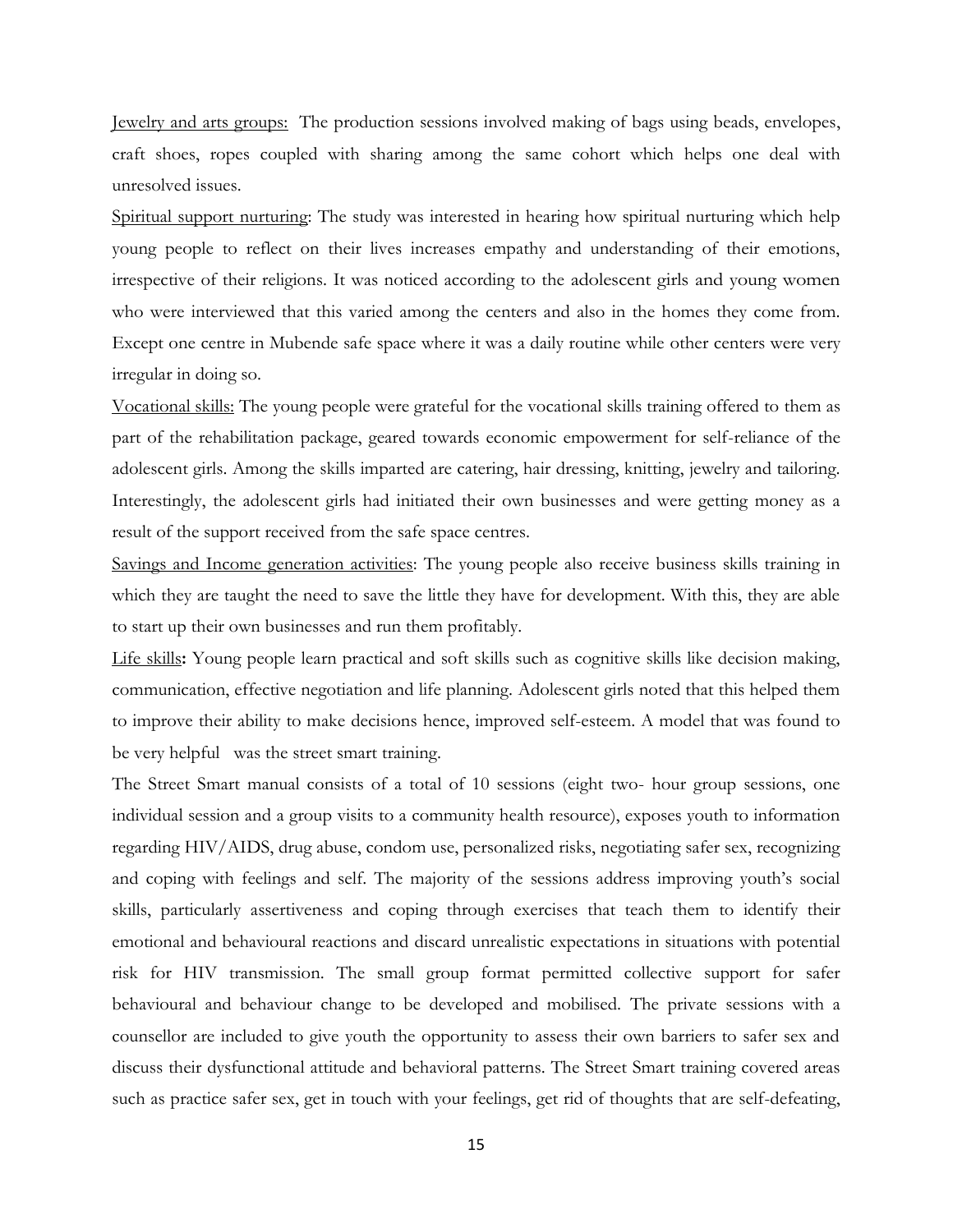take control of your life, feel confident about your ability to act safe, know where to go when you are in trouble and need help, know your own patterns of risk, make friends who can help you to stay safer. This was noticed as one of the best practices. (For further details visit *https://www.cdc.gov/hiv/research/interventionresearch/compendium/rr/streetsmart.html* )

Ambassadors: We noted that the respective centers had come up with adolescent girls ambassadors selected among the adolescent girls and young women to represent their colleagues at several youth fora such as the sub county orphan and vulnerable children committees. The adolescent girls seat on the advisory committee of DREAMS at the district and national levels. This increases child participation and representation of children issues at these levels. It was mentioned by one girl who sits on the board that she had learnt a lot, knows how to speak; she cannot believe her life had changed.

Youth board and children forums: (Youth) centers had youth boards that help to promote and develop leadership skills, responsibility among them, communication channels and feedback modalities, peer support and the youth said these were very helpful.

Counseling session. Counseling has helped the adolescent girls and young women to deal with stress, family issues, anxiety, relation issues and sexuality at the drop in centres and safe space. This is through individual/person centered sessions and group counseling which is more participatory.

**4.4 Individual counseling:** Individual counseling sessions in the adolescent girls and young women safe spaces/ drop in centers is regularly carried out. UYDEL embraces an individualized approach in assessing and understanding each adolescents as part of the process of understanding and meeting their needs appropriately and effectively. This is done by social workers and health service providers through individual counseling, self-assessment and re-evaluation. Young people mentioned this several times as a helpful activity. Young people were able to identify personal and social barriers that prevent them from performing positive behavior, perceived themselves as having enough control over engaging in positive behavior.

At the end of individual counseling session, each of them sets up his/her desired goals, draws an action plan and coping plan to stick to while practicing positive focused behavior and here motivational counseling has been very helpful in generating the desired change.

In the FDG, it was mentioned that as a result, "there was an increase *in individual perception of sexual risky behaviours that helped us stimulate behavioral outcome prospects which further encouraged self-efficacy. The staff also helped us to analyze each young person"s risk reduction action plan proved to be more useful in their early*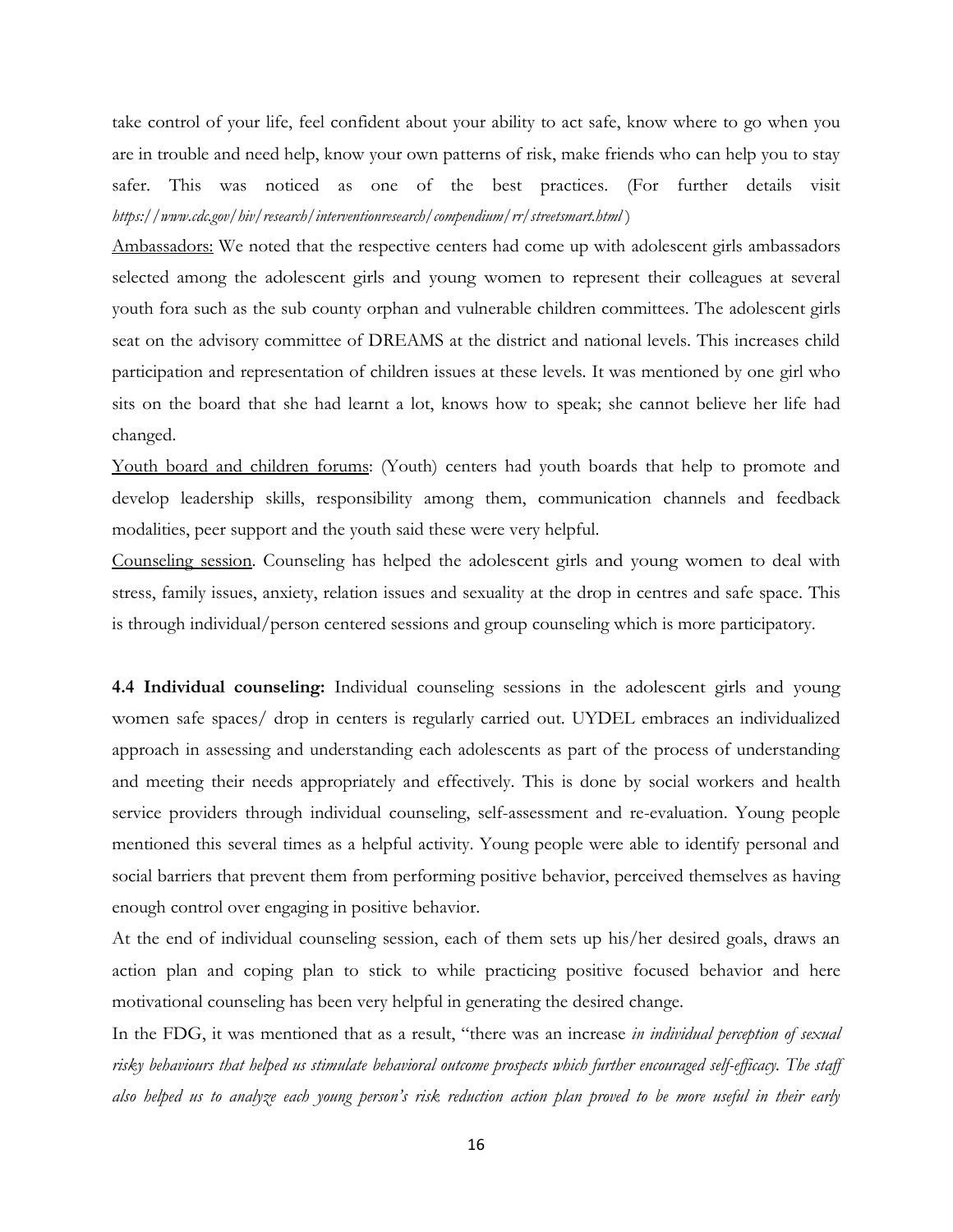*behaviour change process, while coping plans were more helpful later on for behavior maintenance. As UYDEL, we consequently learnt that both kinds of planning are effective for designing interventions at different stages of behavior change among young people"*.

# **4.5 Group counseling sessions and** Support **groups:**

It was also noted at one of the Girl empowerment fora that the weekly dialogues include group counseling sessions aimed at creating resilience and Behavioral change among the young people. With a composition of 10-20 young people (beneficiaries), 1-2 hours; long informal discussions are moderated by UYDEL social workers, peer educators, mentors, from districts and local leaders and former UYDEL beneficiaries once a week). Various topics are chosen from assessment of beneficiaries" profiles, group recommendations and counseling sessions; ranging from life skills, business skills commercial sex work, Mentorships and coaching and motivational talks, HIV/AIDS to reproductive health issues. They are delivered using participatory methodologies including roleplays, testimonials and practical exercises to stimulate discussions on Sexual reproductive health (SRH) issues. They are discussed in interactive ways that encourage experience sharing using existing resource materials developed by UYDEL and other organizations.

#### **Girl Engagement Forums (GEFs)**

**5. Family and community activities that helped AGYW in recovery.**

**Goal:** To facilitate the active participation of Adolescent Girls and Young Women in the planning, delivery, monitoring, and decision making during implementation of the DREAMS core. The GEF is designed on the premise that sustainable changes from risky sexual behavior and choices cannot be achieved by imposing change on AGYWs, but require their active participation. Adolescent girls and young women (AGYW) need to take greater responsibility, and feel empowered to drive behavior change. GEF provide the platform, space, and opportunity for AGYWs to voice their concerns, articulate their needs, express their opinions, advocate for their rights, monitor project implementation, and hold project management teams accountable to their commitments. Through such forums, AGYWs lead community mobilization and collective action interventions for improved HIV and GBV prevention service uptake in their communities.

IMPORTANCE OF GEFS: these were able to capture the voices of AGYWs and solicit their active participation in the delivery of the DREAMS core package and to enable the project to monitor access, assess the quality of services, and assess the effectiveness of the implementation mechanism, and use this feedback to improve the services. GEFs developed a range of life skills including leadership, service delivery, health living, lobbying and advocacy, negotiation, etc. which models them into successful and responsible citizens, and transformational leaders of tomorrow.

GEF provided AGYWs with the platform to assess and hold the implementing partners accountable for the delivery of the DREAMS core package. The partners can in-turn use the voice of AGYWs to account to the different stakeholders including the donor, district and national stakeholders. *Compiled by Nanziri Immaculate Senior social worker UYDEL.*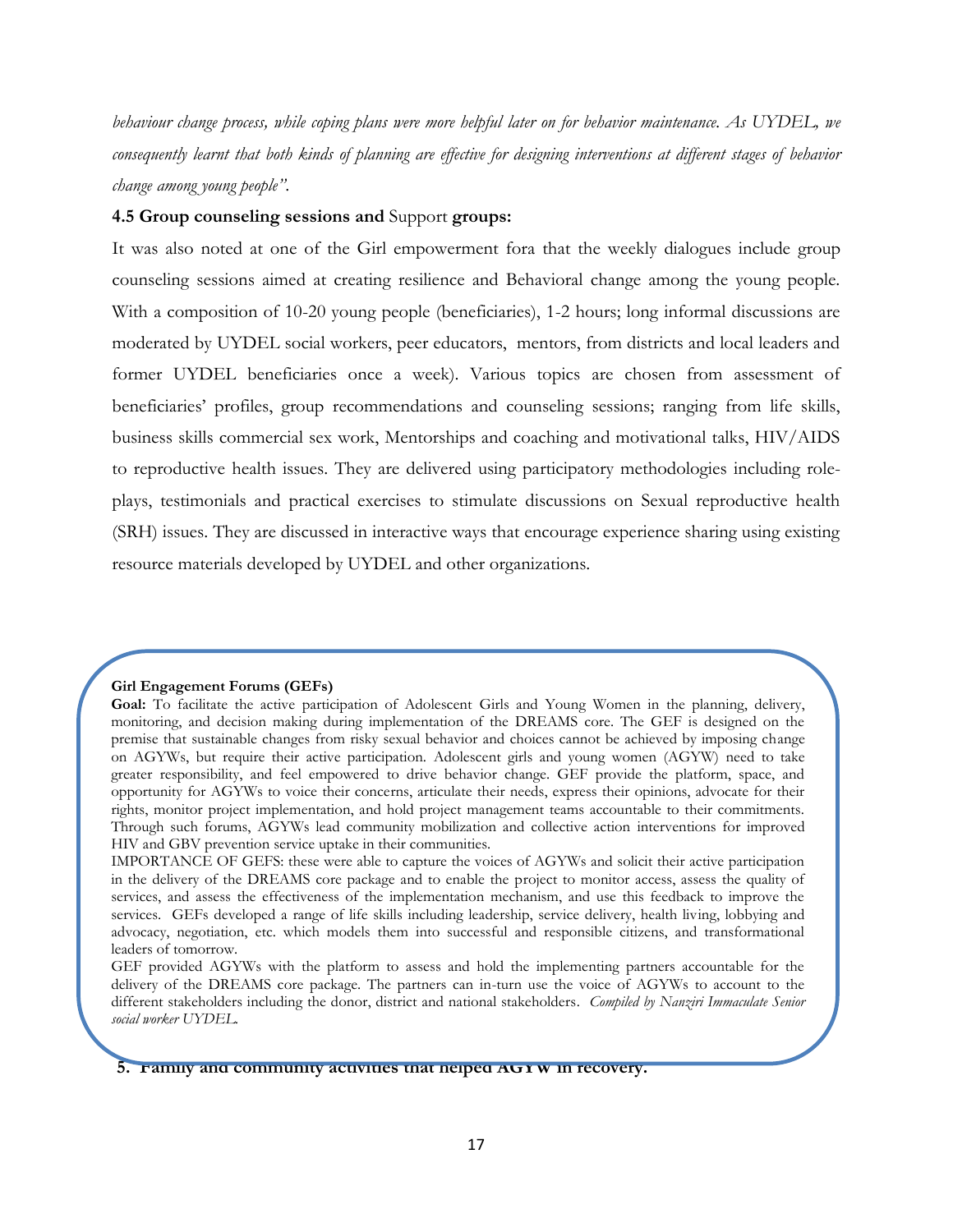Family based activities play an important role in the recovery and successful adjustment of the adolescent girls. During the interviews the adolescent girls mentioned that social workers visited their homes, discussed issues to do with adolescent girls and this to the girls was very encouraging. In addition, parents-staff meetings involving the adolescent girls have been held and these have been found very important so UYDEL uses SINOVUYO, a parenting program developed in the United States to achieve this, as this case below illustrates;

# SINOVUYO (PARENTING)

The overall goal of the SINOVUYO (reference) caring families program for parents and teens is to help families to get along better with their teens. By doing this, we reduce the risk of child abuse inside and outside the home and make changes that will help teenagers to stay safe. So when we talk about parents and parenting we mean the care giver of the teenager whether that person is their biological parent or not.

#### IMPORTANCE OF SINOVUYO:

- 1. Increases parenting skills, confidence and Improves positive parenting behavior.
- 2. Decreases harsh discipline and helps teenagers to manage their behaviors.
- 3. Improves the mental health, social support and improves the problem solving skills.

Help families to respond better to crisis situations and improve knowledge of services for violence illnesses and arrest. It also reduces some of the stress that families feel about money.

#### **6. Signs which show that adolescent girls and young women have adjusted to normal life**

Young people/researchers indicated in the FGD that adolescent girls do change and there are signs which show these changes and improved aspirations; they gave some examples as listed below;

- o If the girl has changed the dress cord.(Smart, less shabby) and have nice hair styles
- o Interact more and show awareness of the high sexual risks; reduction in number of sex partners and demand use of condoms and increased protective Information.
- o Sharing with the group(eating) and change of conduct( less talking of vulgar words)
- o Gained more confidence( speech, talking)
- o Improved relations with husband and parents and less abuse and intolerance to GBV.
- o Working, able to buy a phone, care for kids.
- o Less idle and reduction in unplanned movements on the village.
- o Increase in problem solving and decision making and reduction in dependency on boyfriends and sex partners.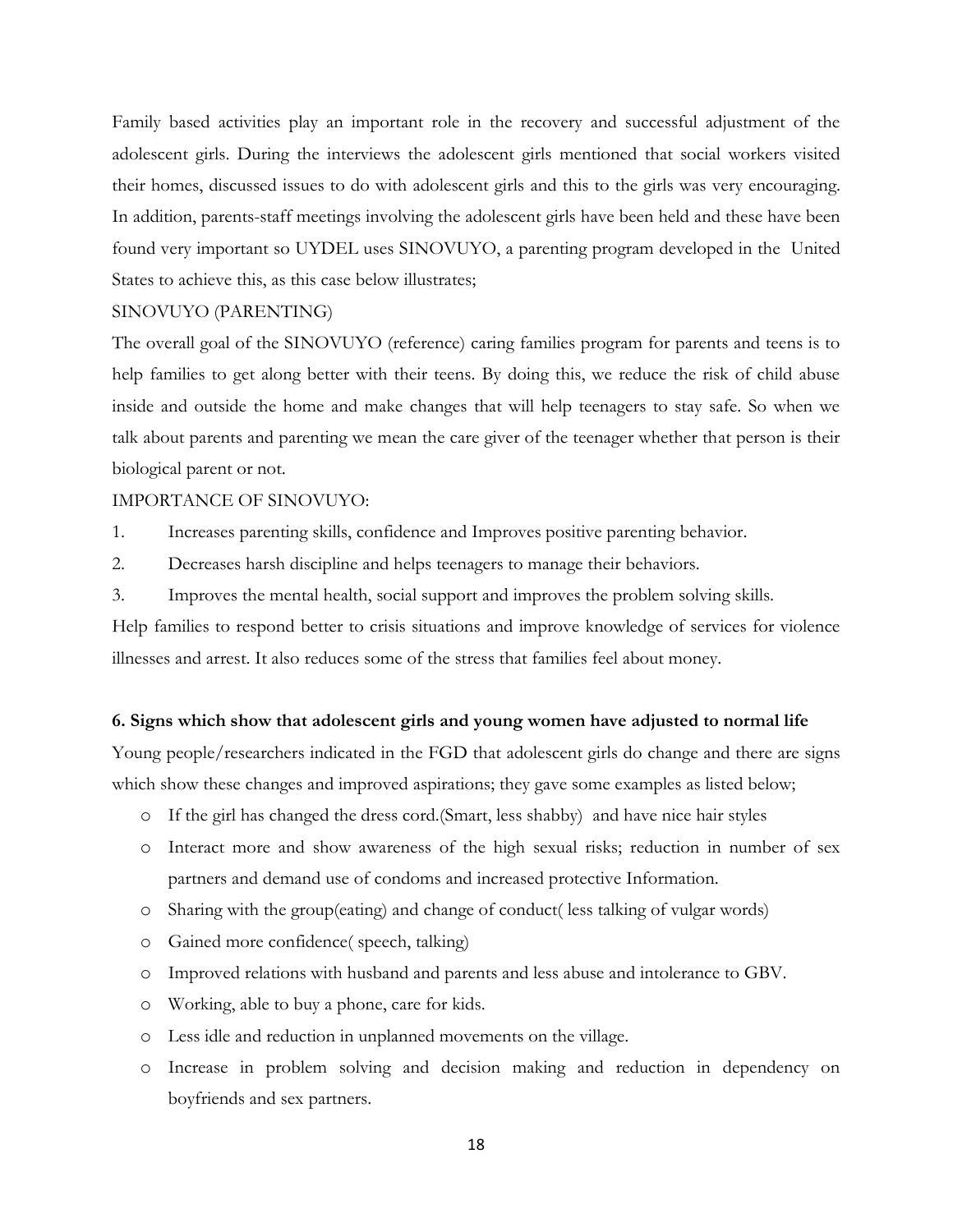o Working and earning some income.

**7.0 Challenges as they access the safe space and Drop in centers***:* Adolescent girls still face some challenges as they access the safe space and centers. These include stigmatization from the communities, staying hungry; walking long distances and in some instances, husbands refuse them to attend and lock them outside homes at Night. As this case elaborates, "*…as one girl indicated that her husband in spite of her being young at 16, refused her to attend the UYDEL safe space to learn to be a tailor. The girl insisted and after the days training she went home and the husband had locked the house and she had to stay in the banana plantation the whole night. Again, the following morning she reported to the centre and the husband came to see whether she was attending, on returning home the man was still very bitter, but opened for her and the man warned always to come home early. She is now in the 6 months and she has learnt a lot of things at the centre, she is counselor at home and the husband is a happy many who has promised to buy a sewing machine. He gives her lunch and transport money and keeps calling the girl. The husband also attended the parents meeting".*

**Discussion of the findings:** The study has revealed a high tolerance for early marriages and transactional sex (TS). Specifically, our data showed that almost all adolescent girls ninety-five percent were sexually active and this had started as early as age 10; had more than one sex partner and every day many girls are coerced into TS. The clients most cases are wealthy and highly mobile and away from their homes use their power to negate the age limit and the consent issue of children in spite of the fact that all children protected by the law. The study was directly informed by the adolescent girls that many of them come from impoverished families where poverty was biting which makes it difficult to move out or escape CSEC. The vicious circle continues as exploiters take advantage of their vulnerabilities.

In most of the dreams project, girls had nowhere to turn for specialized/technical help except at the UYDEL centers to share their experiences and such GBV acts could make girls powerless and hence conceived as normal. Thus, a need for a comprehensive and integrated response in both prevention and protection urgently was required to address this "crisis" to safeguard AGYW. This has been cited as the major push factor for the girls' involvement in transactional sex. Traumatic experience and abuse that start at such an early age can be very troublesome as data from the UYDEL/Mildmay /CDC project reveled.

We did not establish trafficking rings to initiate adolescent girls into transactional sex and move girls but we noticed that in the three project areas. There is an element of child sex tourism highly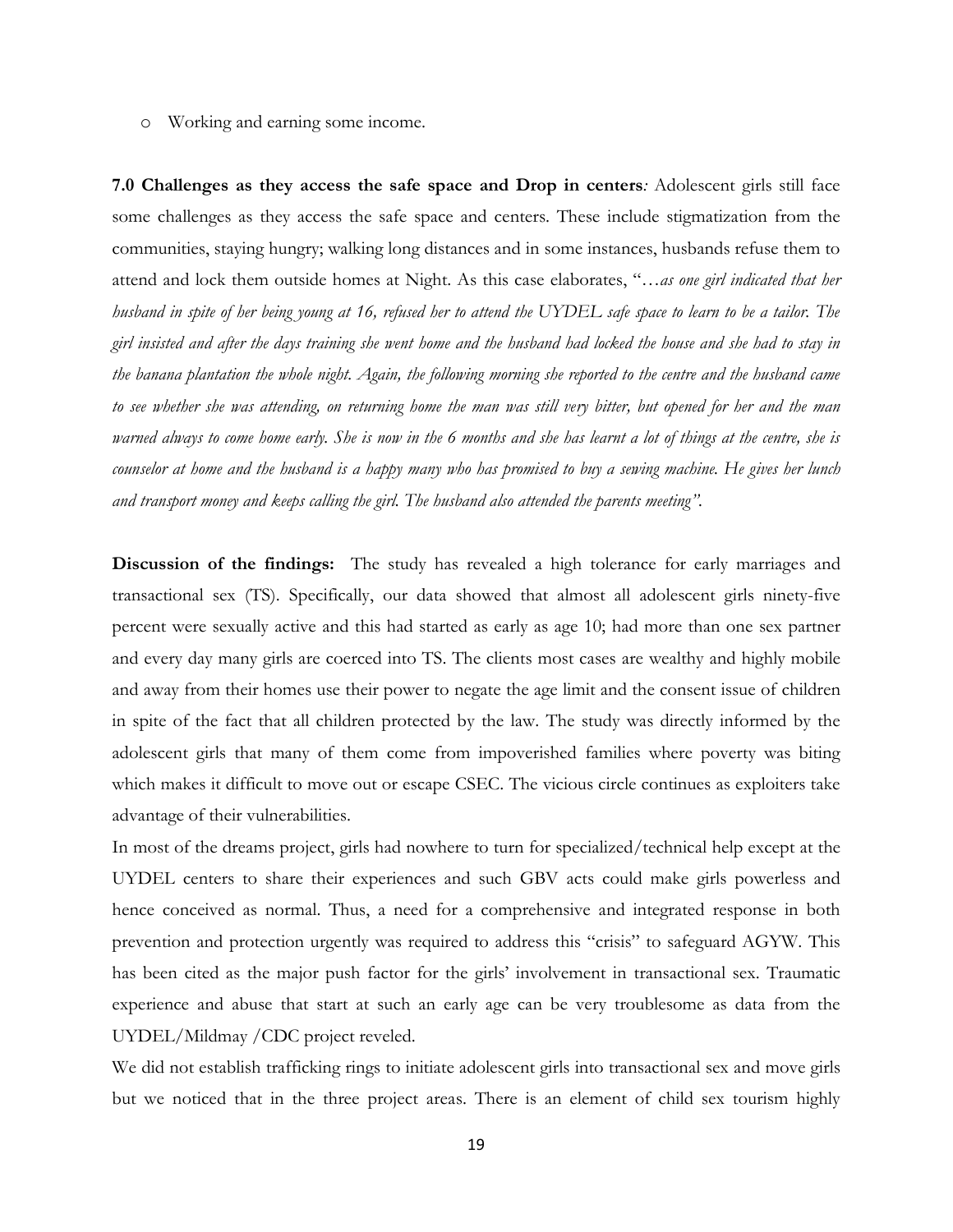promoted by pimps who control the girls either by showing affection or by use of force and on other hand the exploiters. We noticed that also the bar owners in most cases who double as pimps also let out some violence to girls as they sometimes lock them away in social isolation, expose them to verbal and emotional abuses, denial of the use of their property, including phones to control them and limit contacts the outside world and sometimes physical abuse which make them feel like they are the ones in the wrong and thus become a hidden and stigmatized population. The other violence victimization scenario mentioned included denial to attend classes at the safe space taking away their phones and money and other property.

There is a lot of victim harm including coercion, stress and control into the forced sexual acts (rape) under the influence of alcohol and drugs and this impacts in the short and long term on their physical and mental health state as there are signs of PTSD, depression and some girls confessed to have wanted to commit suicide. Girls were constantly worried about STDs and HIV and indeed a few had given birth to children who did not have fathers. One girl observed

These exploiters included the two entities, that is the road construction workers and the cattle traders as these are in the cattle corridor. We had lots of testimonies in Gomba, Bukomansimbi and Sembabule of the cattle lories(locally called abayana) which carry an average of ten men going to buy cattle and normally stop in these small towns and embark on sexual exploitation of many of these girls. In atypical day, over 10 cow-carrying Lorries pass in an area and all these will look out for the girls to abuse. These are situational sexual abuser, unlike the habitual ones like the boda boda riders, chapatti sellers and shop keepers, but who also leave equally damaging psychological problems to the girls. These need to be brought to book as well. Some adolescent girls acknowledged to have got pregnant but the men responsible changed their phone numbers and completely lost all the contacts they had. Many appear to be resident and many of their friends encouraged them to join in order to get the money. We need to move to homes to find out why children get in transactional sex and how is conceptualized hence explore if there is a culture notation attached to it.

Whereas, Uganda appear to be doing well in terms of laws and policies to protect children; the experience in the field is quite different. One finds varying knowledge among the actors, stakeholders and key information is lacking. There is a high level of behind the scene discussions about the abuses in order to prematurely close the cases and discouraging children to seek justice. Men especially Boda boda riders and Chapatti sellers appeared to be the major clients. These were found to have largest access to the adolescent girls. The largest abusers daily drugging their victims, raping and brutally beating the girls into submission out of traumatic bonding, an indicator of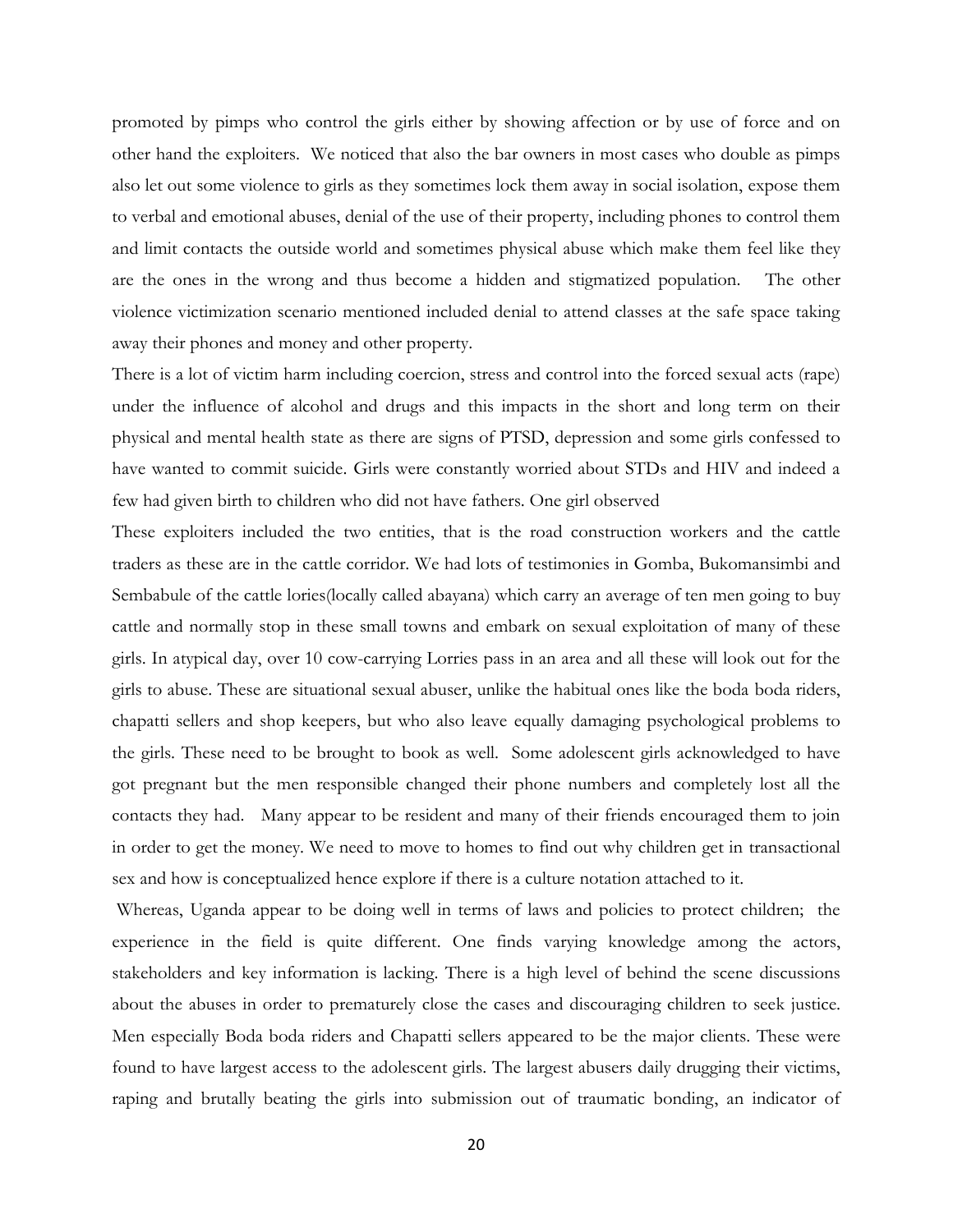multiple abuses. This raises painful issues of power, wealth, gender, fatherhood, masculinity and responsibility. Money however, is ranked as greatest resource for compensation and tool for taking advantage of the impoverished girls. This paves way and makes adolescent girls to acknowledge misery, oppression and keeps children submitting to transactional sex exploitation in the sex industry.

In the rural area we found varied response to recovery of the adolescent girls and women. We noticed some were functioning relatively better and responding well while others showed positive response to the resilience by showing improved protective factors in terms of relations, resources and skills acquired. It was noticed that adult were responding better. This study agrees that rural adolescent girls are different and function distinctively and those newly recruited in transactional sex may need different interventions. Similarly, recent investigations by Milburn and colleagues confirmed the notion that those homeless adolescents do function differently. Newly homeless adolescents are distinct from experienced homeless adolescents and may require different types of interventions and services. Using cluster analysis, (Milburn et al., 2009) identified two distinct clusters of new homeless adolescents: those who are resilient and doing relatively well while out of home with more protective than risk factors, and those who are risky with more risk than protective factors.

The finding of rural adolescent girls in Uganda underscores the importance of understanding the heterogeneity of adolescents whether homeless or in rural areas (Millburn et al., 2009). The study agrees with Milburn that the adolescent girls are heterogeneous and in spite of the many stressors they face in the rural areas; were highly resilient mirrored through their survival skills exhibited over time. In our study, we also find two distinct clusters of adolescent girls and young women: "higher functioning" adolescents who do well despite the stresses they face and "lower functioning: adolescents who experience significant challenges reflected in their behavior problems, adaptive functioning and achievement.

The constant violence adolescent girls and young women face rural areas take their toll, become normalized which can significantly affect them and may fail to seek professional services. This inclination among AGYW must be discussed, and girls in this category identified and targeted as early as possible to be able to minimize drop out or to continue in the perpetuation of TS or CSEC.

The findings are not generalizable to all since the study covered a small sample of adolescent girls and young women. We recommend a more rigorous study of a big number of adolescent girls and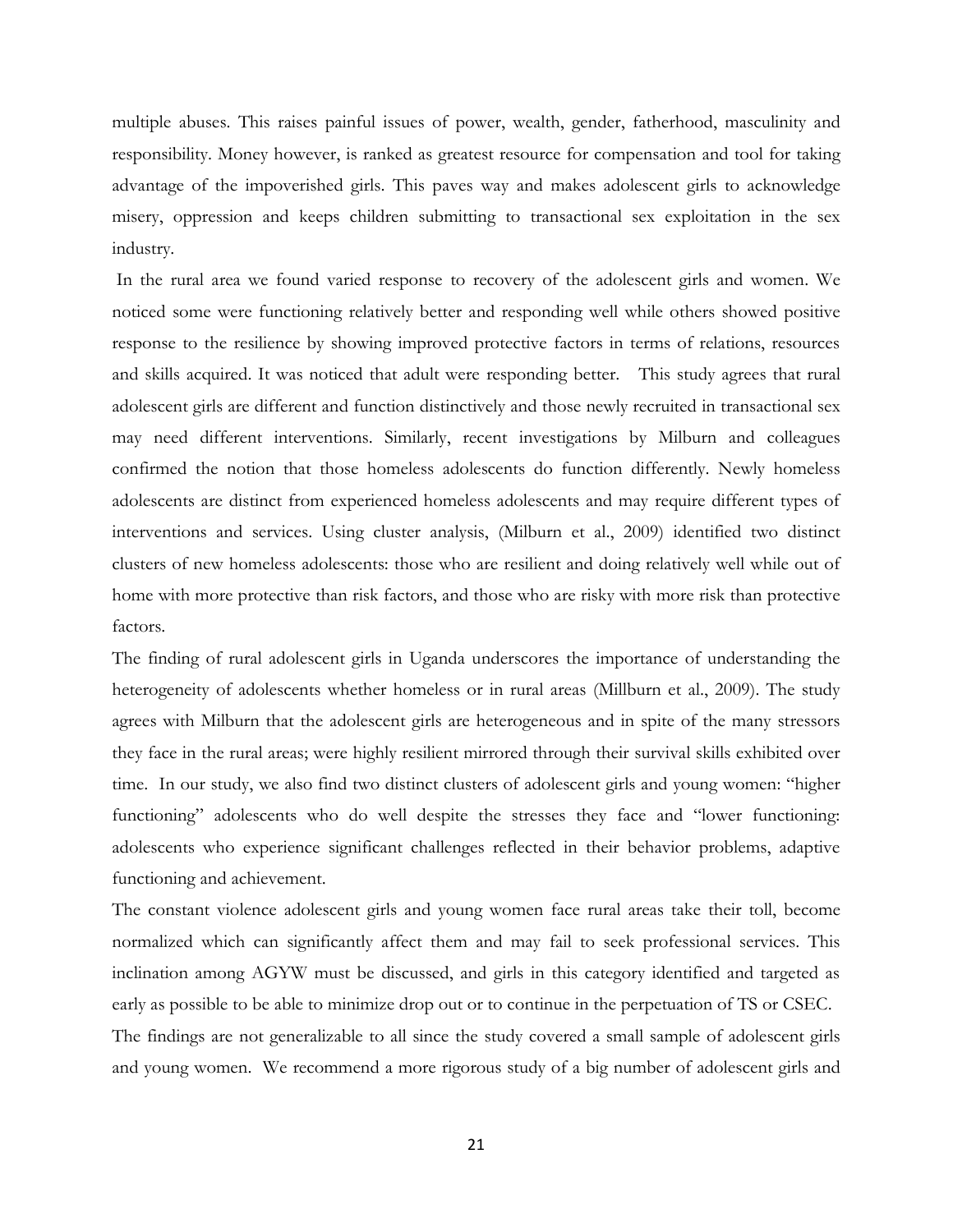young women in future to design more elaborate interventions cognizant of their resilience and the adversities they have gone through as result of child sexual exploitation and transactional sex.

#### **Recommendations:**

The recommendations have been developed in right of the study findings and we recommend as follows.

Train staff in Cognitive Behavior Therapy and Motivational interviewing to address the continuous depression the girls suffer. Involve other stakeholders like the law enforcement, increase the intensity of individual and group counseling sessions, increase and strengthen parents involvement during rehabilitation period, strengthen vocational training in all safe spaces and involve the male counterparts of these adolescent girls and young women for the program to yield better and sustainable results.

Devotedly, involve young people to achieve more from an experience than their counterparts who don"t adopt interventions, hence more participation of the adolescent girls and young women in programs for the youth which are developed through a partnership of youth and adults may be highly effective in building their skills and reducing their sexual risk-taking behaviors. There is need to intensify the multiple interventions the DREAMS – UYDEL activities in the area (social, economic, psychological, spiritual and physical support) to the adolescent girls and young women in a professional way in order to help in the recovery as they adjust to a normal life.

Further research is needed to cover a big population of adolescent girls and young women in rural areas as the sample used is small. There is also need to follow up the adolescent girls and young women who have left rehabilitation centers and how they are adjusting after the project activities in their communities and understand more how families and the social environment is reshaping them.

#### **Conclusions:**

In conclusion, resilience building is a gradual process that cannot be rushed especially among the vulnerable adolescent girls and young women whose life styles and livelihoods have to be rebuilt and eventually transformed into responsible and self- sustaining individuals. There is need to undertake multiple interventions (social, economic, psychological, spiritual and physical) in a professional way in order to help in the recovery to adjust to a normal life.

Part of a comprehensive response to violence against children involves building a child protection system right from the villages to the sub county including stretching family and child family units at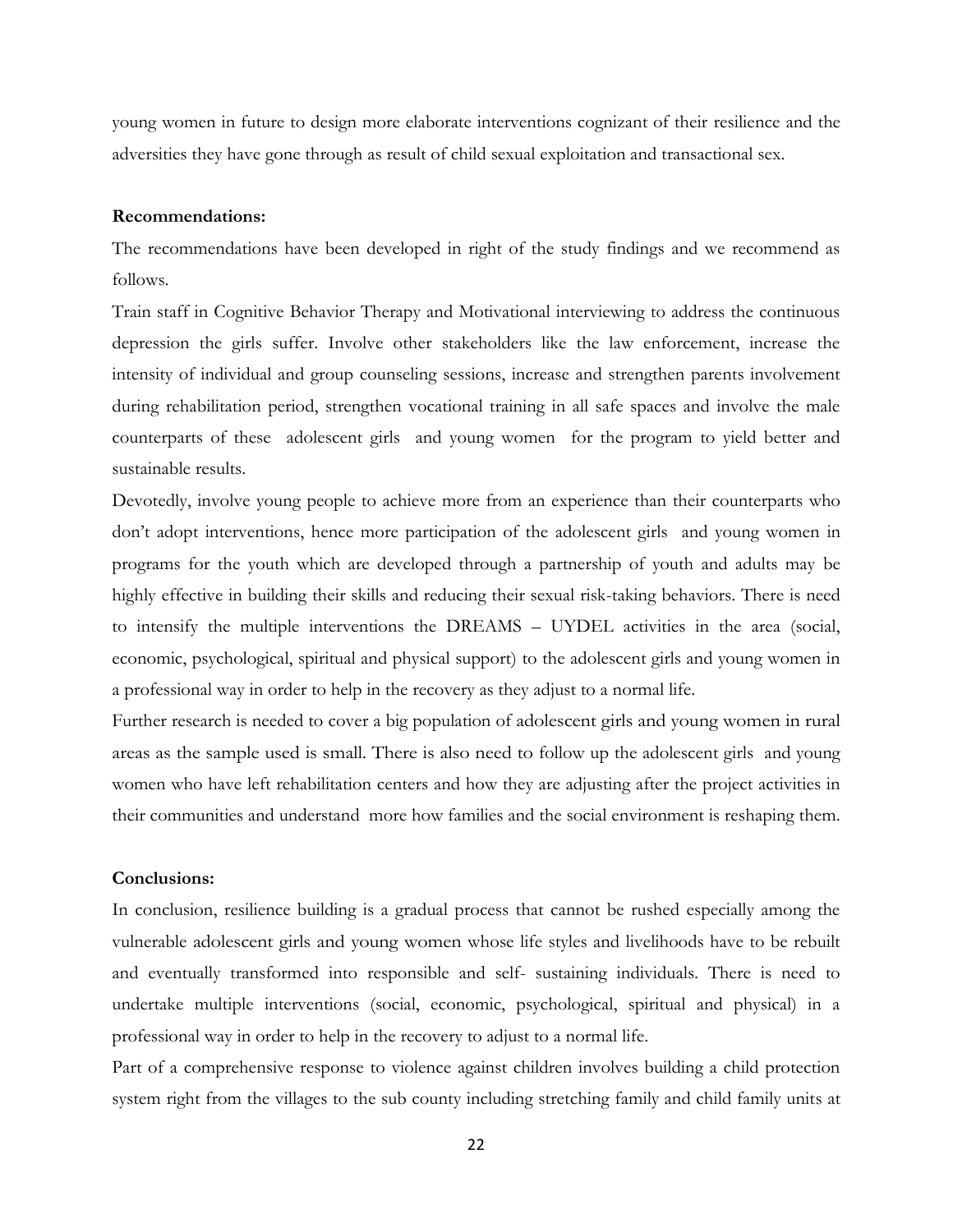Police and the probation departments. Ensure that critical information about violence is passed on to the families and the communities through radios and other mass media opportunities. Additional information on child protection, legal regimes, sustainable livelihood practices, child nurturing and general reproductive health information. There is need to develop a strong pathway towards total recovery for adolescent girls and young women facing violence, physical and emotional abuse.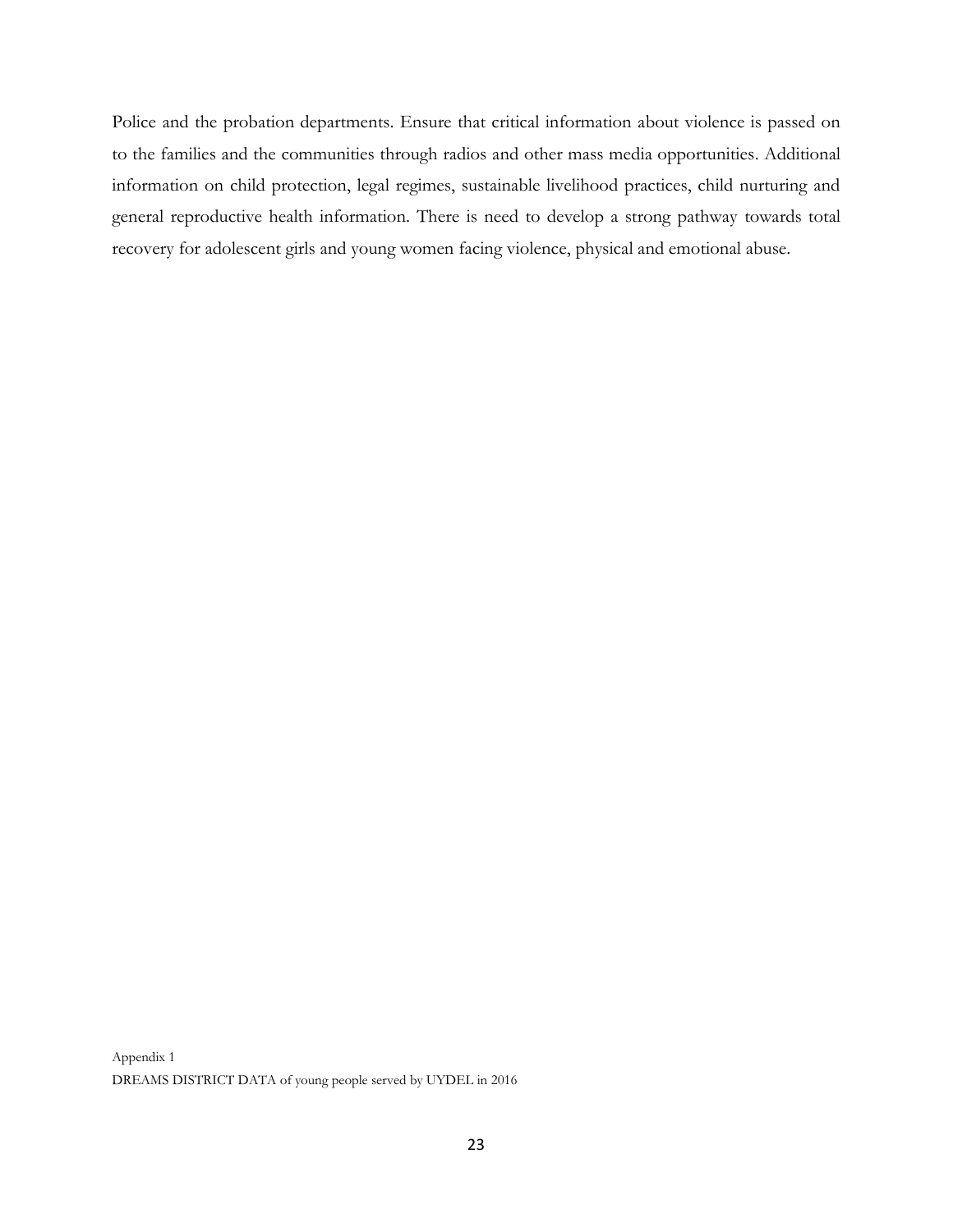| <b>DISTRICT</b>         | <b>AGE CATEGORY</b> |           |  |
|-------------------------|---------------------|-----------|--|
|                         | 15-19               | $20 - 24$ |  |
| Bukomansimbi (n 255)    |                     |           |  |
| Gender                  | 168                 | 87        |  |
| Exposure to Pornography | 155                 | 87        |  |
| Ever taken Alcohol      | 140                 | 87        |  |
| Sexual Partner          |                     |           |  |
| One Partner             | 21                  |           |  |
| More than one partner   | 234                 |           |  |
| Sembabule               |                     |           |  |
| Gender                  | 371                 | 267       |  |
| Exposure to pornography | 371                 | 267       |  |
| Ever taken Alcohol      | 250                 | 276       |  |
| Sexual Partner          |                     |           |  |
| One partner             | 10                  |           |  |
| More than one partner   | 628                 |           |  |
| Ever taken Alcohol      | 250                 | 267       |  |
| Gomba                   |                     |           |  |
| Gender                  | 111                 | 87        |  |
| Exposure to pornography | 111                 | 87        |  |
| Ever taken Alcohol      |                     |           |  |
| Sexual Partner          |                     |           |  |
| One partner             | 6                   |           |  |
| More than one partner   | 189                 |           |  |
| Ever taken Alcohol      | 79                  | 84        |  |
| Mityana                 |                     |           |  |
| Gender                  | 271                 | 204       |  |
| Exposure to pornography | 275                 | 201       |  |
| Ever taken Alcohol      | 175                 | 300       |  |
| Sexual Partner          |                     |           |  |
| One partner             | 10                  |           |  |
| More than one partner   | 628                 |           |  |
| Ever taken Alcohol      | 250                 | 267       |  |
| Those who have children | 40                  | 58        |  |
| Mubende                 |                     |           |  |
| Gender                  | 356                 | 316       |  |
| Exposure to pornography | 300                 | 316       |  |
| Ever taken Alcohol      | 336                 | 106       |  |
| Sexual Partner          |                     |           |  |
| One partner             | 38                  |           |  |
| More than one partner   | 634                 |           |  |